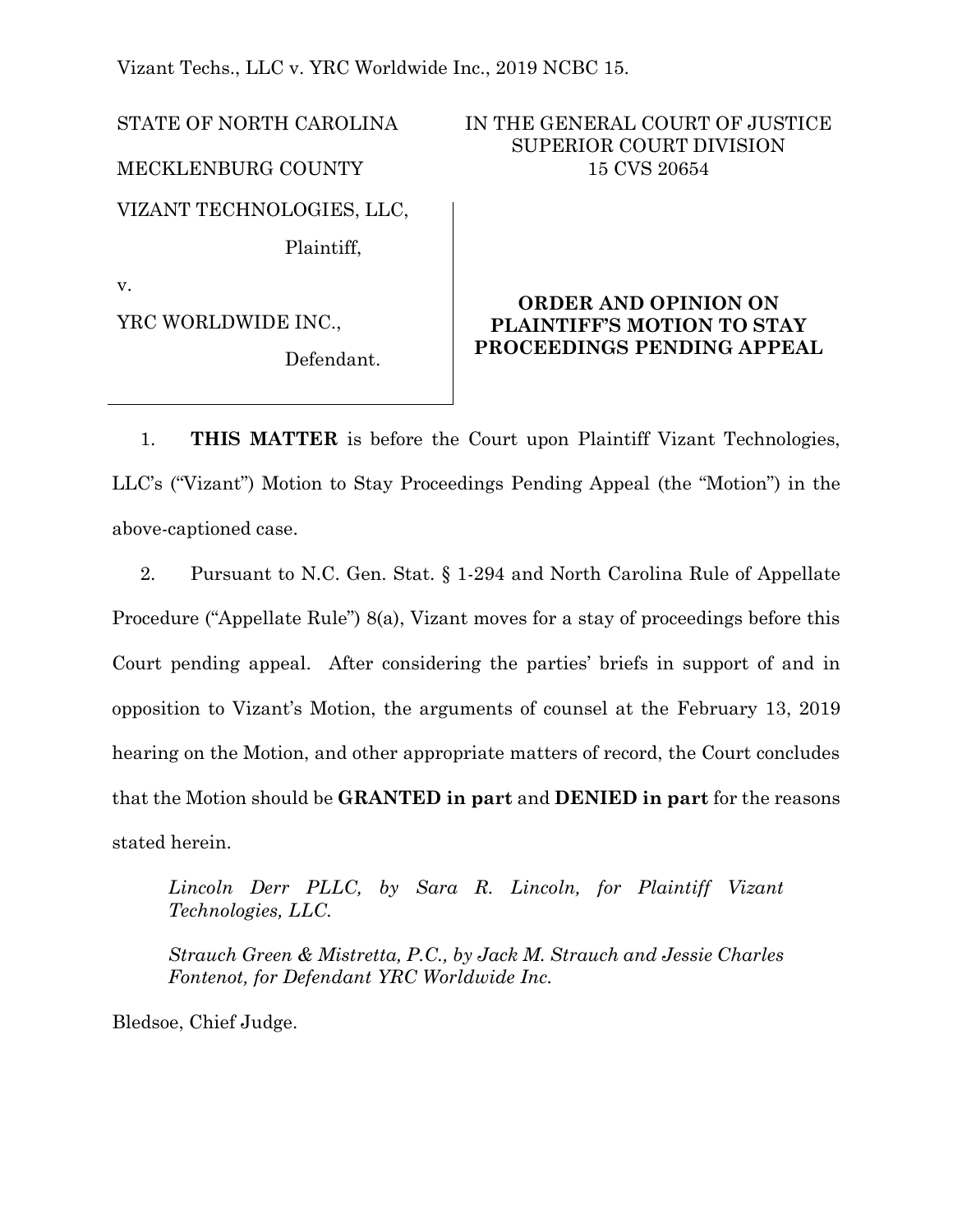#### BACKGROUND

3. The dispute between Vizant and Defendant YRC Worldwide Inc. ("YRC") arises from alleged breaches of a Professional Services Agreement ("PSA") entered into by the parties, the specifics of which have been discussed by the Court in opinions reported at *Vizant Technologies, LLC v. YRC Worldwide Inc.*, 2018 NCBC LEXIS 155 (N.C. Super. Ct. Nov. 15, 2018), and *Vizant Technologies, LLC v. YRC Worldwide Inc.*, 2018 NCBC LEXIS 65 (N.C. Super. Ct. June 26, 2018). Vizant's claims arise, in part, from YRC's nonpayment of fees allegedly owed under the PSA. *See Vizant Techs., LLC*, 2018 NCBC LEXIS 65, at \*9.

4. According to the PSA's terms, Vizant was to consult with YRC and recommend ways to lower payment processing costs that YRC experiences in its business as a national and international freight carrier. *Id.* at \*2–7. Part of this consultation required Vizant to generate an initial written report on its recommendations. *Id.* at \*2. YRC would pay Vizant fees based upon a percentage of the "Financial Payment Cost Reductions" YRC realized. *Id.* at \*11. Those "Financial Payment Cost Reductions" were calculated by comparing "Pre-Agreement Financial Payment Costs" to "Post-Agreement Financial Payment Costs"—terms defined in the PSA. *Id.* at 11–12. "Pre-Agreement Financial Payment Costs" were the costs YRC incurred before entering the PSA. *Id.* at \*12. "Post-Agreement Financial Payment Costs" were defined as the financial payment costs YRC incurred "as a result of the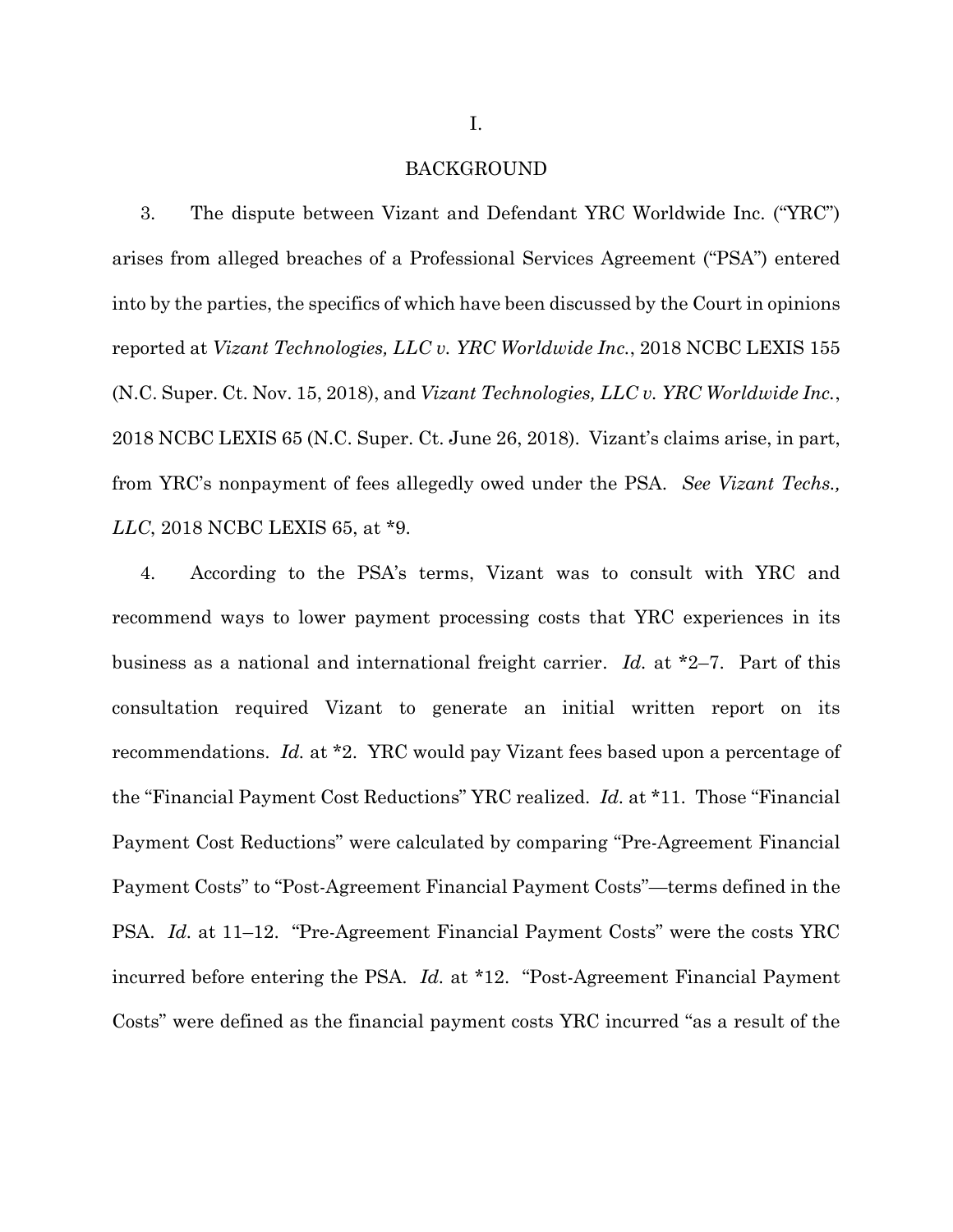strategies and solutions that [were] identified and recommended by Vizant in performance of its professional services[.]" *Id.*

5. Vizant contends that YRC implemented and achieved savings resulting from two recommendations included in Vizant's report—(i) charge YRC's clients an account management fee for credit card transactions and (ii) convince YRC's clients to switch from credit card payments to Automated Clearing House ("ACH") payments (the "ACH Recommendation"). *Id.* at \*23. Vizant further contends that YRC did not pay Vizant fees based on those savings. *Id.* at \*9, \*23.

6. In response, YRC asserts that it never reviewed Vizant's written report and could not have knowingly implemented the strategies contained therein.<sup>1</sup> *Id.* at \*19. YRC also contends that it was already implementing or had considered implementing cost-reduction strategies similar to the account management fee and ACH recommendations in Vizant's report and that YRC's management informed Vizant of this prior to the execution of the PSA. *Id.* at \*4.

7. On January 19, 2018, Vizant and YRC filed cross-motions for summary judgment. During briefing and at the hearing on the motions, both sides disputed the conditions under which the PSA required YRC to pay Vizant a fee. These arguments focused on whether the PSA required YRC to pay Vizant for cost "reductions . . . even if YRC previously considered implementing the identified" strategies or implemented the identified strategies independently of the suggestions

 $\overline{a}$ 

<sup>&</sup>lt;sup>1</sup> One YRC employee reviewed an electronic copy of Vizant's report in early 2017 pursuant to an order from the Court for the purposes of assisting the parties with discovery. YRC contends that this is the only instance in which any person associated with YRC has viewed Vizant's report.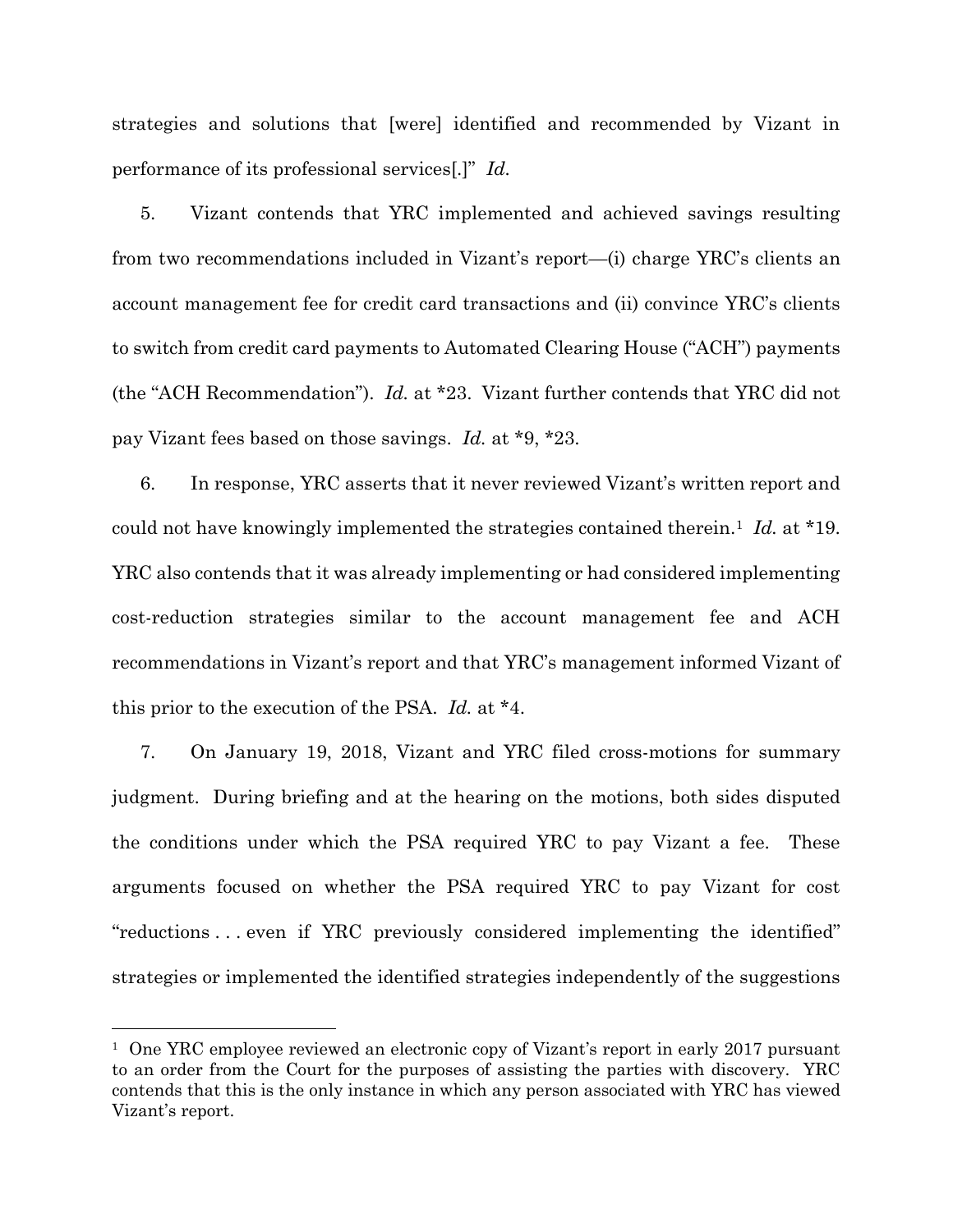in Vizant's report (as Vizant argues the contract should be read) or whether YRC was only obligated to pay a fee "if Vizant's suggestions actually caused YRC to change business practices and realize savings" (as YRC contends). *Id.* at \*9–10. In essence, YRC argued that it had to pay Vizant only if Vizant came up with and caused YRC to implement new strategies and that YRC did not owe Vizant for savings realized through strategies YRC was already considering or decided to implement of its own volition having never reviewed Vizant's report. *See id.* at \*9. Vizant argued that the PSA contained no such nuance and simply required a payment if YRC implemented one or more of the strategies appearing in Vizant's report and realized savings. *See id.* at \*10.

8. In an order and opinion entered June 26, 2018 (the "First Summary Judgment Order"), the Court examined whether Vizant's entitlement to a fee under the PSA turned upon which party caused the relevant cost-saving strategies to be implemented. In doing so, the Court looked to section 6 of the PSA, which defined "Post-Agreement Financial Payment Costs" as "Financial Payment Costs that [YRC] incurs on a monthly basis, as a result of the strategies and solutions that have been identified and recommended by Vizant[.]" (Pl.'s Mem. L. Supp. Mot. Summ. J. Ex. 2 § 6 [hereinafter "PSA"], ECF No. 84.3.)

9. The Court concluded that the answer to this specific dispute largely turned on the meaning of the term "Post-Agreement Financial Payment Costs" and that the definition of that term was in turn dependent upon the meaning of the word "identified." *Vizant Techs., LLC*, 2018 NCBC LEXIS 65, at \*12–13. The Court noted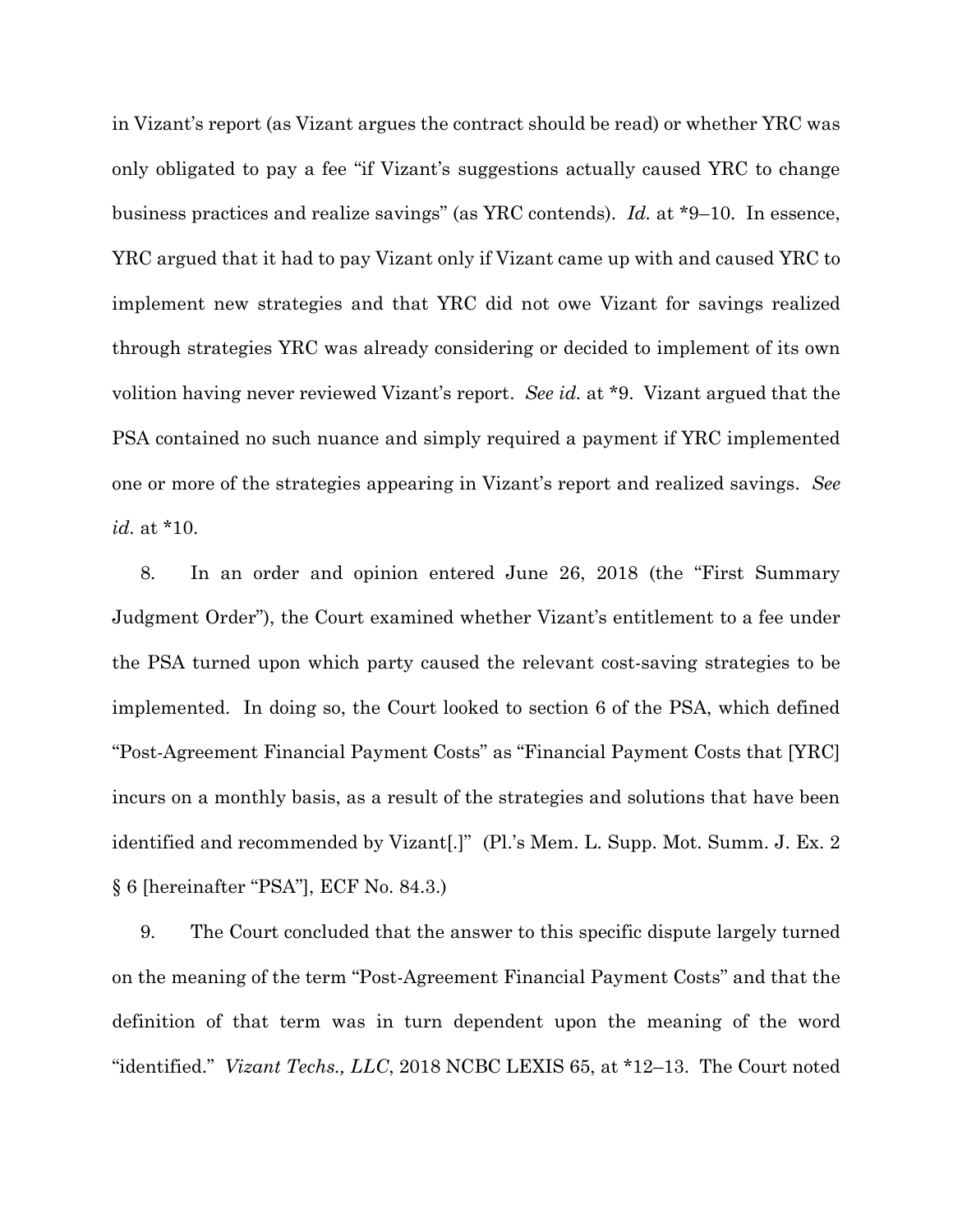that "identify" could mean "specify," "recognize," or "name"—definitions supporting Vizant's position—or "establish the . . . separate or distinct existence of"—a definition supporting YRC's argument. *Id.* at \*13–14. Because both definitions of "identify" were reasonable, and the meaning of "identify" was thus ambiguous, the Court concluded that the definition of "Post-Agreement Financial Payment Costs" was ambiguous. *Id.* The Court further concluded that the extrinsic evidence presented by the parties did not allow the Court to resolve this ambiguity as a matter of law. *Id.* at \*17–18. Thus, the Court held that whether Vizant was entitled to a fee under the PSA was an issue for the jury at trial. *Id.* at \*22.

10. The First Summary Judgment Order also addressed a motion by YRC to exclude certain opinions and calculations offered by Vizant's damages expert, Scott Emmanuel ("Emmanuel"). The challenged opinions concerned the amount in fees YRC owed Vizant under the PSA should a jury determine that Vizant was entitled to a fee under the PSA's terms. *Id.* at \*22–23. YRC forecast that Emmanuel would offer opinions on (i) Vizant's damages linked to outstanding fees owed for Vizant's "account management fee" recommendation and (ii) Vizant's damages connected with outstanding fees for Vizant's ACH Recommendation (the "ACH Damages"). *Id.* at \*23. YRC's motion challenged Emmanuel's opinion or opinions on this second category of damages, contending that Emmanuel's ACH Damages calculation was speculative and unreliable under North Carolina Rule of Evidence 702. *Id.* at \*23– 25.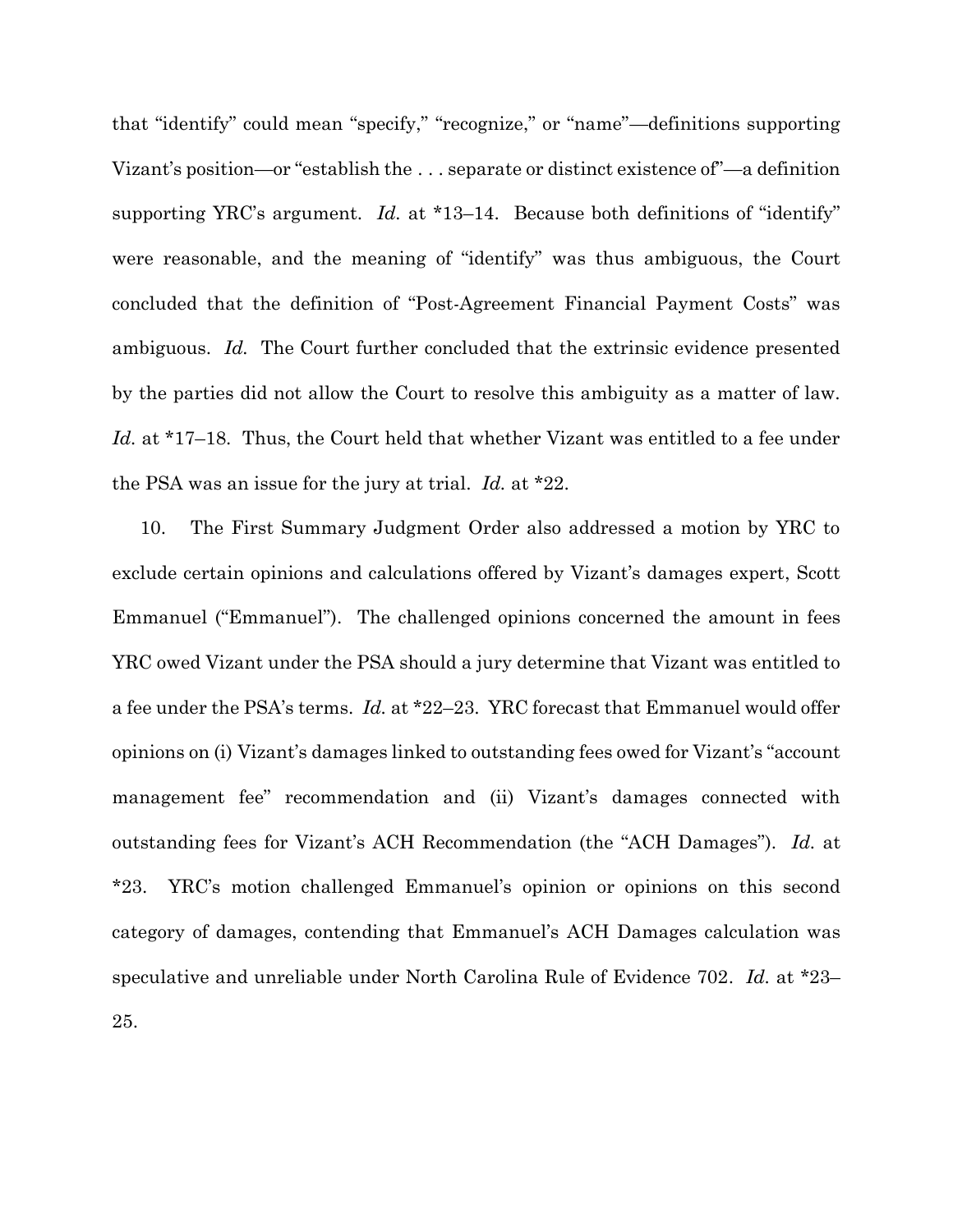11. The Court agreed with YRC. In so ruling, the Court stated that the PSA did not define "Post-Agreement Financial Payment Costs" as "broad, kitchen-sink savings realized after the execution of the PSA." *Id.* at \*26. Instead, the agreement "expressly defined" the savings Vizant's fee would be based on as "those savings that specifically resulted from the strategies and solutions identified by Vizant." *Id.* This definition did not square with Emmanuel's method of calculating damages.

12. In calculating Vizant's ACH Damages, Emmanuel "assumed every single dollar of [post-PSA cost reductions] was due solely and completely to YRC having convinced customers to pay by ACH" and took no steps to account for other factors that may have led to a reduction in customers paying with credit cards, e.g., lost business. *Id.* at \*29 (internal quotation marks omitted). This fact was demonstrated most clearly by the following exchange at Emmanuel's deposition:

Q: And you don't know whether that reduction was caused by YRC implementing some recommendation that Vizant put in its report, right?

A: Correct.

Q: All you know is that your math tells you that there was some reduction, and who in the world knows why it happened, right?

A: Correct.

(Emmanuel Dep. 137:4–11, ECF No. 90.10.) Because Emmanuel's calculation of ACH Damages did not consider or account for alternative causes of YRC's cost reductions, contained analytical gaps, and did not make an effort to follow the PSA's formula for calculating fees, the Court concluded that the ACH Damages calculation was unreliable. *Vizant Techs., LLC*, 2018 NCBC LEXIS 65, at \*30. The Court ruled that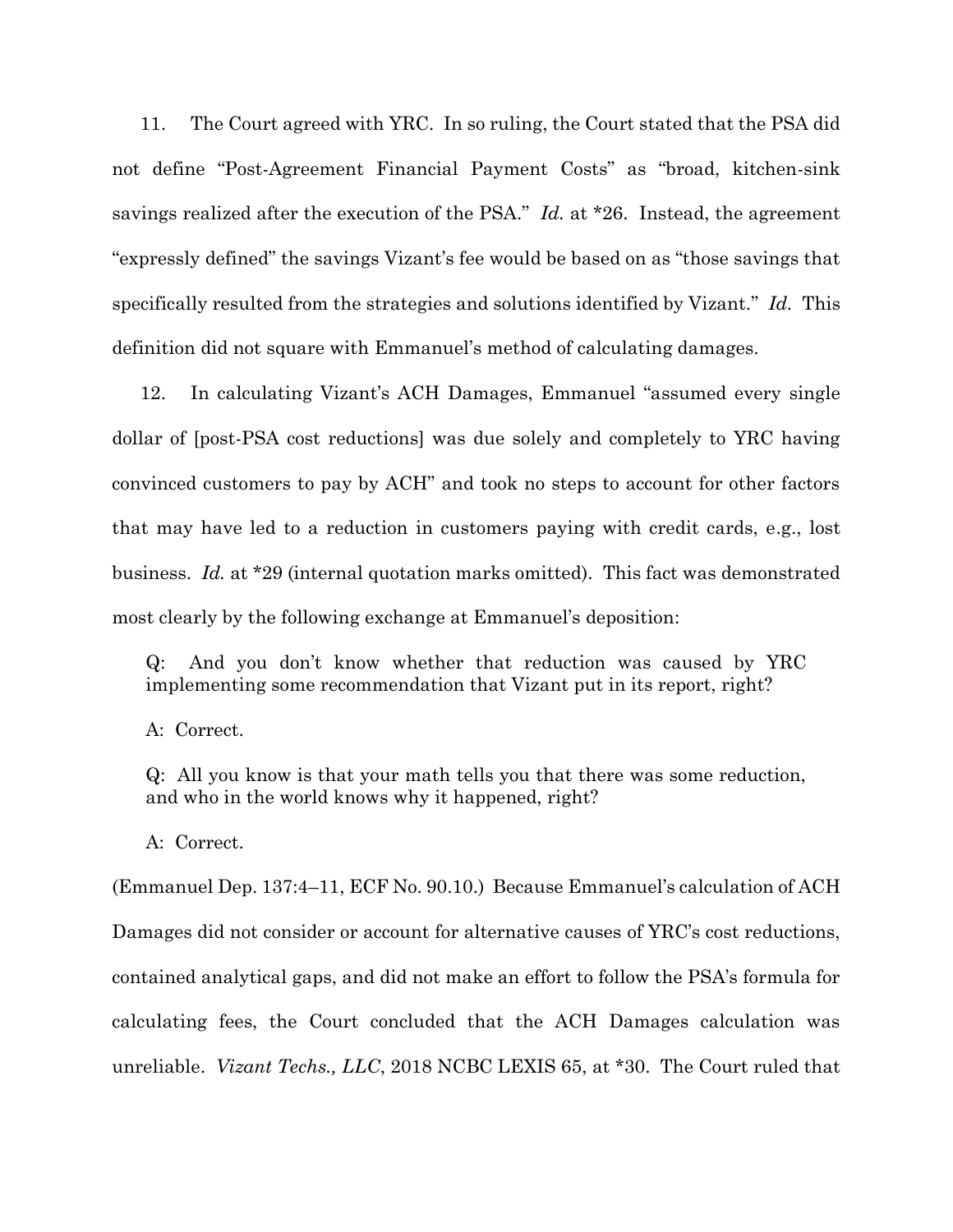Emmanuel would not be permitted to offer testimony or opinions relating to his ACH Damages calculation at trial and that no expert witness would be permitted to give testimony that was dependent upon Emmanuel's ACH Damages calculation. *Id.* at \*31.

13. Following the First Summary Judgment Order, YRC filed a motion for reconsideration under Rule 54(b) of the North Carolina Rules of Civil Procedure. YRC pointed out that the Court, in ruling on the parties' summary judgment motions, had not considered or addressed a request by YRC for summary judgment on the sufficiency of Vizant's evidence supporting its alleged ACH Damages. Both sides submitted briefing on the motion for reconsideration and were given the opportunity to argue their positions at an August 30, 2018 hearing on the matter.

14. After taking the matter under advisement, the Court concluded that it was "clear that the issue of summary judgment as to Vizant's ACH Damages was properly raised and before the Court" at summary judgment, though the issue had received little attention from either party. (Order Def.'s Mot. Recons. ¶ 9, ECF No. 205.) The Court further concluded that it had "not address[ed] the sufficiency of Vizant's evidence as to the ACH Damages portion of Vizant's breach of contract claim or expressly consider[ed] YRC's request for summary judgment on that issue." (Order Def.'s Mot. Recons. ¶ 9.) The Court thus decided to treat YRC's motion as a request that the Court decide an issue raised under Rule 56 but left unaddressed by the Court's prior decision, as opposed to a motion for reconsideration. (Order Def.'s Mot. Recons.  $\llbracket 9.$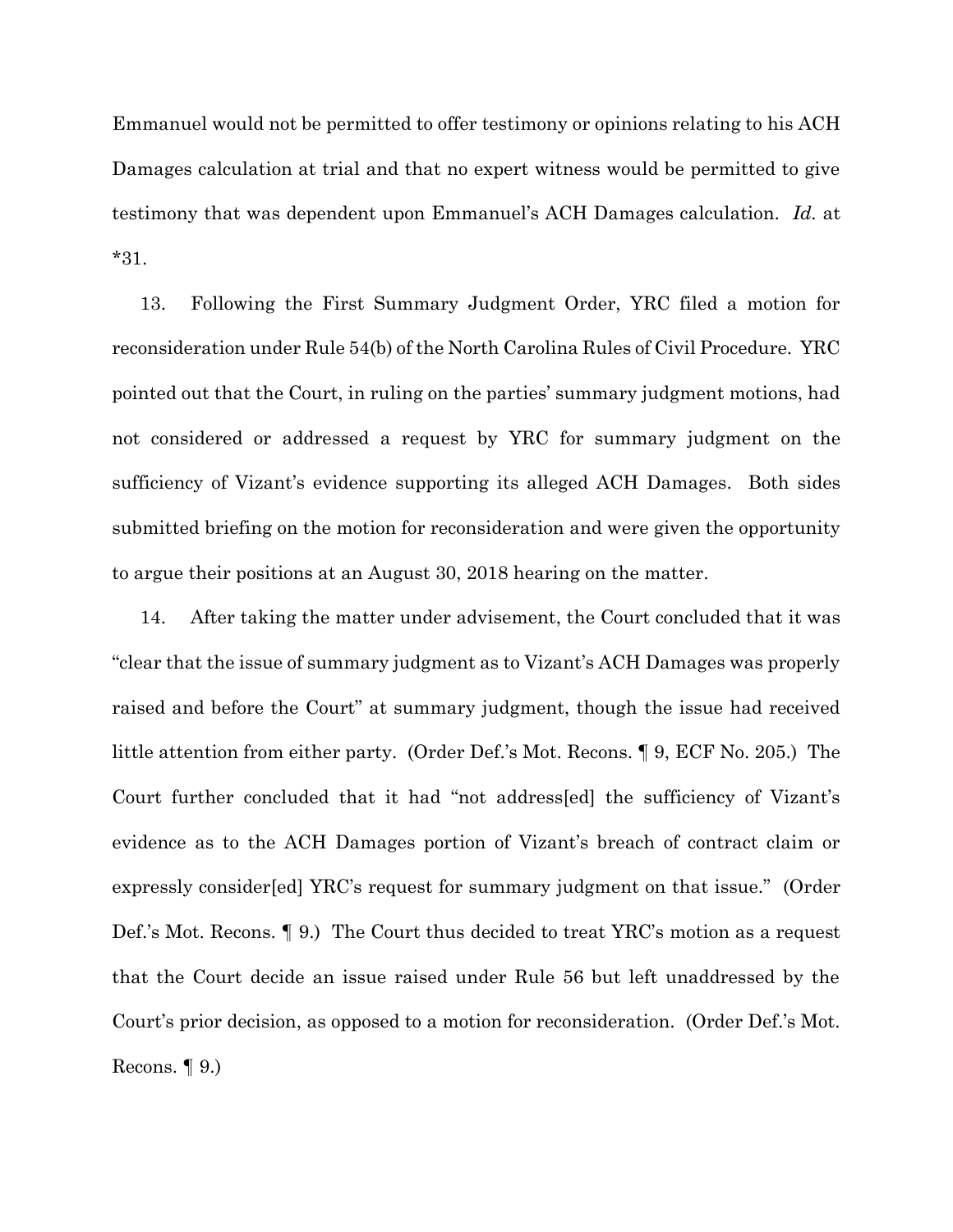15. The Court further noted that, to the extent the Court's previous blanket denial of YRC's summary judgment motion could be read as a ruling on YRC's request for summary judgment as to the ACH Damages issue, North Carolina case law "indicates that a trial court judge has the authority to reconsider his or her own summary judgment ruling." (Order Def.'s Mot. Recons. ¶ 10); *see also Carr v. Great Lakes Carbon Corp.*, 49 N.C. App. 631, 635, 272 S.E.2d 374, 377 (1980); *Miller v. Miller*, 34 N.C. App. 209, 212, 237 S.E.2d 552, 555 (1977); *Levin v. Jacobson*, 2016 NCBC LEXIS 66, at \*5 (N.C. Super. Ct. Aug. 25, 2016). The Court thus vacated its previous denial of YRC's summary judgment motion to the extent the Court's decision could be read as denying YRC's request for summary judgment on the sufficiency of Vizant's evidence of ACH Damages. (Order Def.'s Mot. Recons. ¶ 10.)

16. After providing Vizant time to supplement the summary judgment record and submit briefing on the adequacy of its evidence of ACH Damages and YRC an opportunity to respond, the Court entered an order and opinion on November 15, 2018 granting YRC's motion for summary judgment in part and denying it in part (the "Second Summary Judgment Order" and, together with the First Summary Judgment Order, the "Summary Judgment Orders"). *Vizant Techs., LLC*, 2018 NCBC LEXIS 155, at \*10, \*33.

17. The Court's Second Summary Judgment Order noted that under Kansas law, which governs Vizant's breach of contract claim, a party seeking damages for breach of contract "must not only show the injury sustained, but must also show with reasonable certainty the amount of damage suffered as a result of the injury or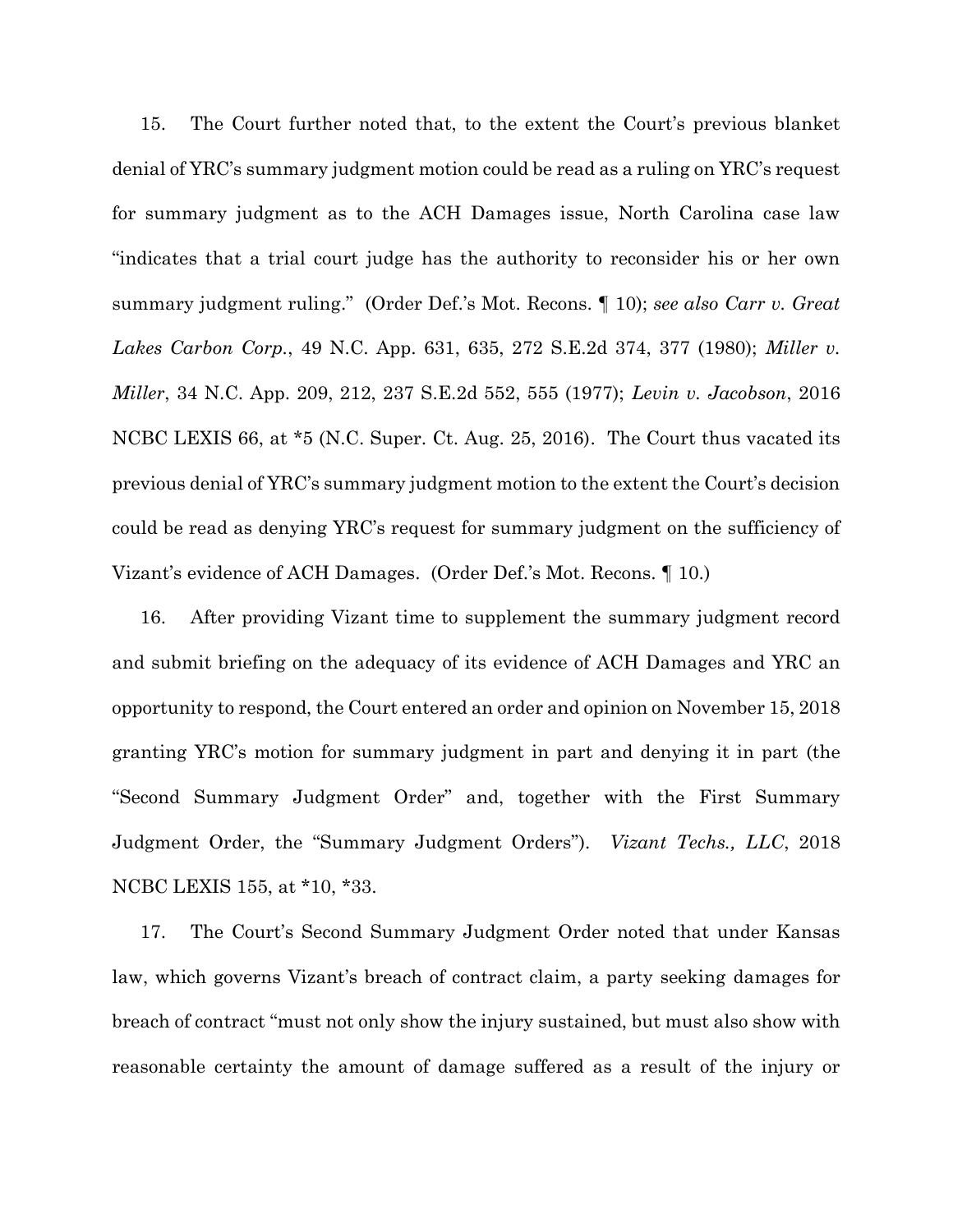breach." *Id.* at \*13 (quoting *Venable v. Imp. Volkswagen, Inc.*, 519 P.2d 667, 674 (Kan. 1974)). To warrant recovery of damages, "there must be some reasonable basis for computation which will enable the jury to arrive at an approximate estimate thereof." *Id.* (quoting *Venable*, 519 P.2d at 674).

18. The Court concluded that Vizant could not prove its ACH Damages with the level of certainty required by Kansas law. Vizant's fee under the PSA's express terms was based on savings YRC achieved "*as a result of* the strategies and solutions . . . identified and recommended by Vizant," (PSA  $\S$  6 (emphasis added)), yet all of the evidence Vizant submitted at summary judgment suffered from the same flaw as Emmanuel's ACH Damages calculation—that is, Vizant's evidence showed "nothing more than a net decrease in credit-card-related costs in the months and years following the PSA and a net trend towards increasing ACH payments," *Vizant Techs., LLC*, 2018 NCBC LEXIS 155, at \*21. Vizant argued that this evidence was "sufficient to allow a jury to arrive at a reasonable calculation of Vizant's damages, including the ACH subcategory," but the Court disagreed, explaining:

without any evidence allowing a factfinder to even begin to discern what portion of YRC's reduced credit card costs may have been tied to YRC's efforts to switch customers to paying by ACH, presenting the current record to a jury and asking it to approximate the claimed ACH Damages would be asking jurors to engage in the same speculation that formed the basis for Emmanuel's unreliable opinions. Kansas law does not allow for Vizant to recover damages on such evidence.

*Id.* at \*32. The Court thus ruled that Vizant would not recover damages "related to savings YRC purportedly achieved as a result of any strategy aimed at causing customers to switch from credit card payments to ACH payments." *Id.* at \*33.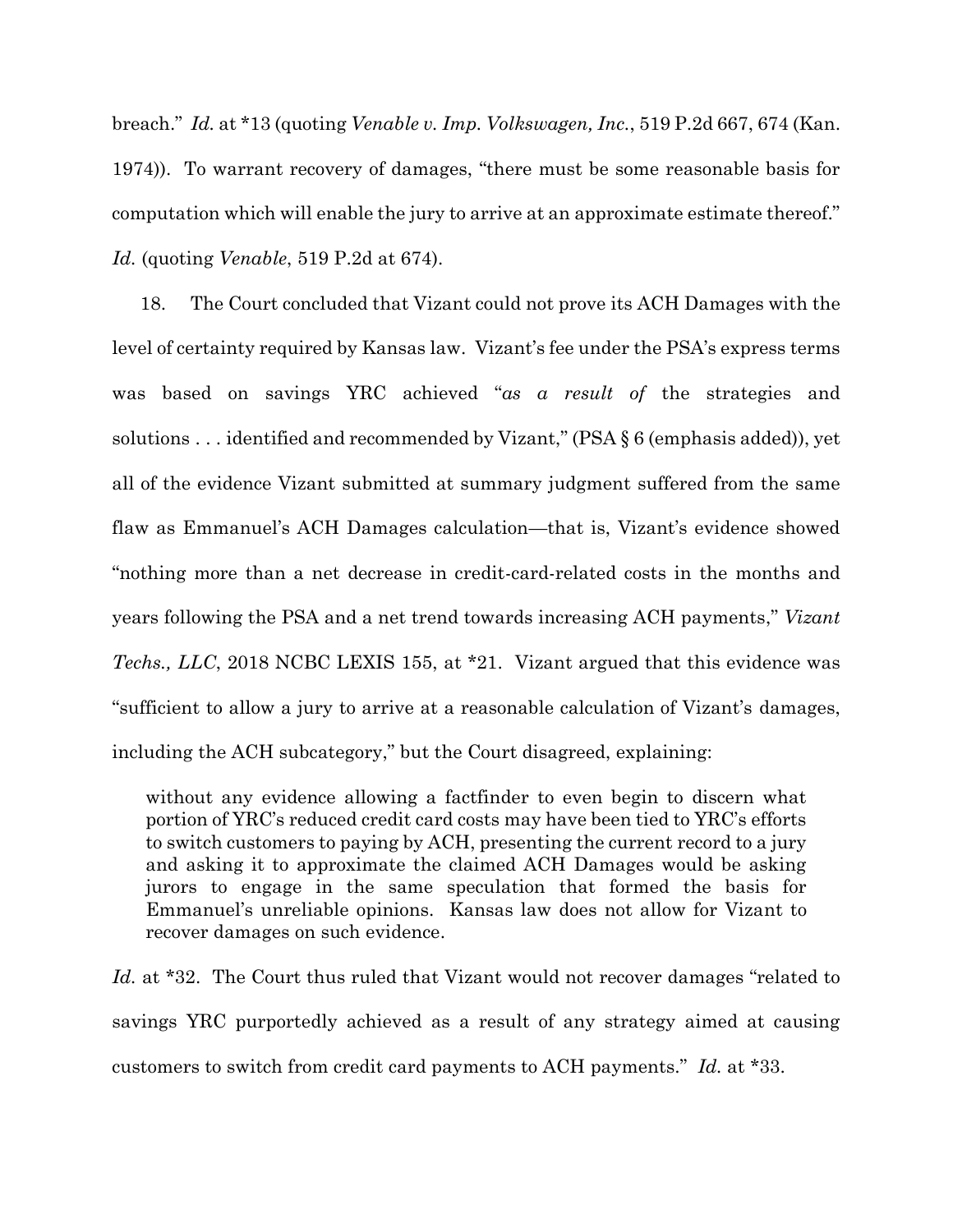19. On December 14, 2018, Vizant noticed an appeal from the Second Summary Judgment Order pursuant to N.C. Gen. Stat. § 7A-27(a)(3) and Appellate Rule 3. (Pl.'s Notice Appeal 1, ECF No. 221.) Thereafter, Vizant filed the Motion, requesting a stay of these proceedings pursuant to Appellate Rule 8 and N.C. Gen. Stat. § 1-294. (Pl.'s Mot. Stay Proceedings Pending Appeal 1, ECF No. 223.) YRC opposes Vizant's Motion, arguing that Vizant's requested stay is unjustified under applicable law. (YRC's Br. Opp'n Vizant's Mot. Stay 1, ECF No. 239.)

# II.

### ANALYSIS

20. The Court first addresses whether a discretionary stay is appropriate under Appellate Rule 8 and then proceeds to the parties' arguments concerning N.C. Gen. Stat. § 1-294.

### A. Discretionary Stay Under Appellate Rule 8

21. Under Appellate Rule 8(a), "[w]hen appeal is taken in a civil action from a judgment, order, or other determination of a trial court, stay of execution or enforcement thereof pending disposition of the appeal must ordinarily first be sought . . . by application to the trial court for a stay order." N.C. R. App. P.  $8(a)$ .

22. There is "limited guidance to assist trial courts in analyzing whether to grant a discretionary stay pending appeal" under Appellate Rule 8. *Rutherford Elec. Membership Corp. v. Time Warner Entm't/Advance-Newhouse P'ship*, 2014 NCBC LEXIS 34, at \*8 (N.C. Super. Ct. July 25, 2014). This Court has previously concluded that in weighing whether to grant such a stay, the trial court should focus on the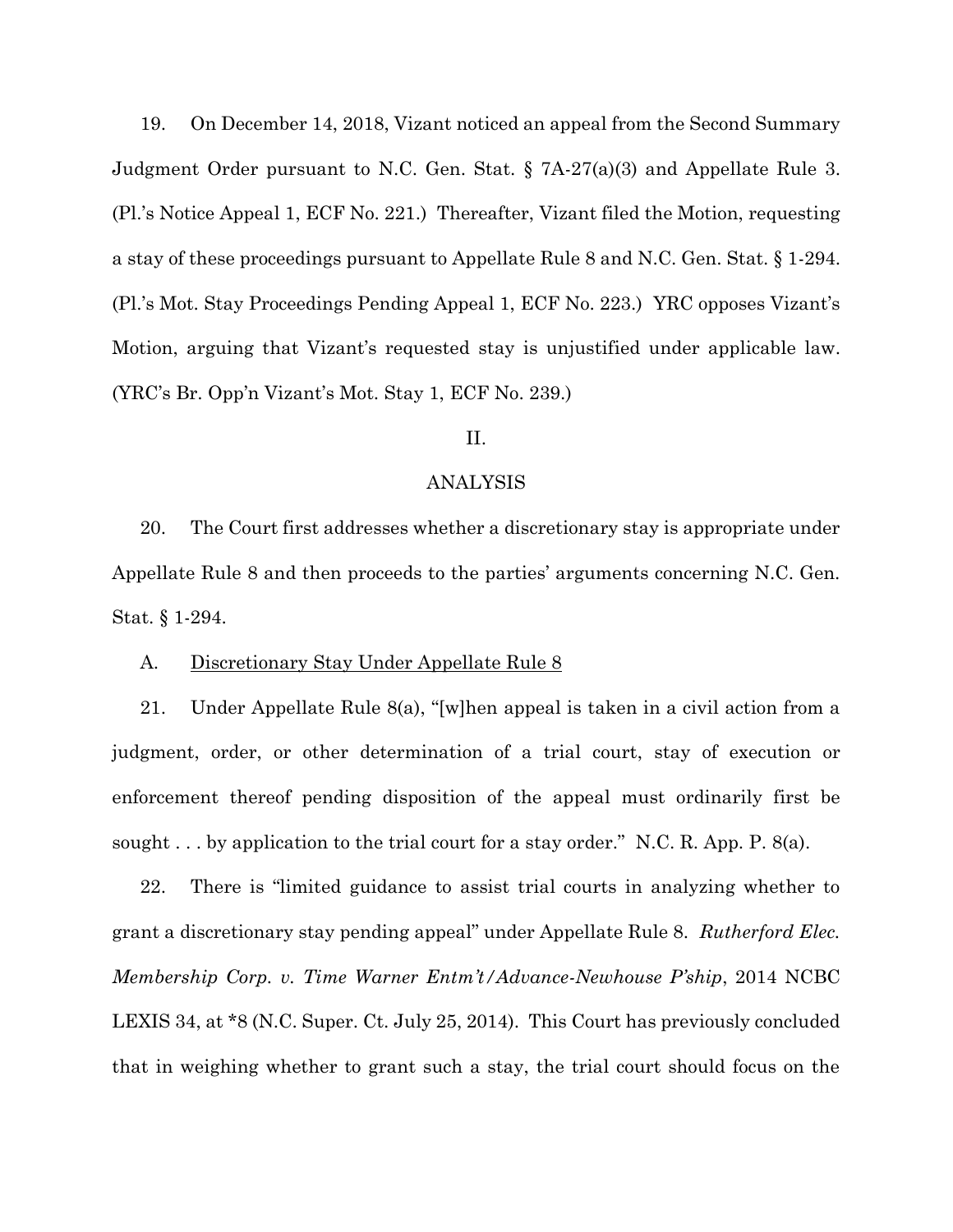potential prejudice to the appellant. *Id.* at \*9–10, n.3 (citing *Hilton v. Braunskill*, 481 U.S. 770 (1987), for the four-factor test employed by federal courts). "Whether an appellant can show a substantial likelihood of success on appeal can be a factor in showing prejudice or irreparable harm." *130 of Chatham, LLC v. Rutherford Elec. Membership Corp.*, 2014 NCBC LEXIS 35, at \*9 (N.C. Super. Ct. July 31, 2014). Examining Vizant's appeal here, the Court concludes that the potential for Vizant to be prejudiced by the denial of a discretionary stay is slight.

23. Vizant contends that "the Second Summary Judgment Order create[d] an evidentiary requirement for a causal connection between Vizant's recommendation that YRC move customers to ACH and YRC's savings from moving customers to ACH." (Pl.'s Br. Supp. Mot. Stay Proceedings Pending Appeal 4 [hereinafter "Pl.'s Br."], ECF No. 224.) Vizant goes on to state that "[t]he presence or absence of this requirement is the very issue presented by the PSA's 'identified and recommended clause'" that "was deemed an issue of fact properly left to the jury by the First Summary Judgment Order." (Pl.'s Br. 4.) The grounds for Vizant's appeal thus appear to be, first, its contention that the Second Summary Judgment Order's holding was inconsistent with the holding of the First Summary Judgment Order and, second, that the Second Summary Judgment Order "improperly applie[d] a causal requirement to Vizant's damages claim for fees on savings YRC achieved by moving customers to [ACH] payments." (Pl.'s Mot. Stay Proceedings Pending Appeal 1.) Vizant's appeal is not likely to succeed on either ground.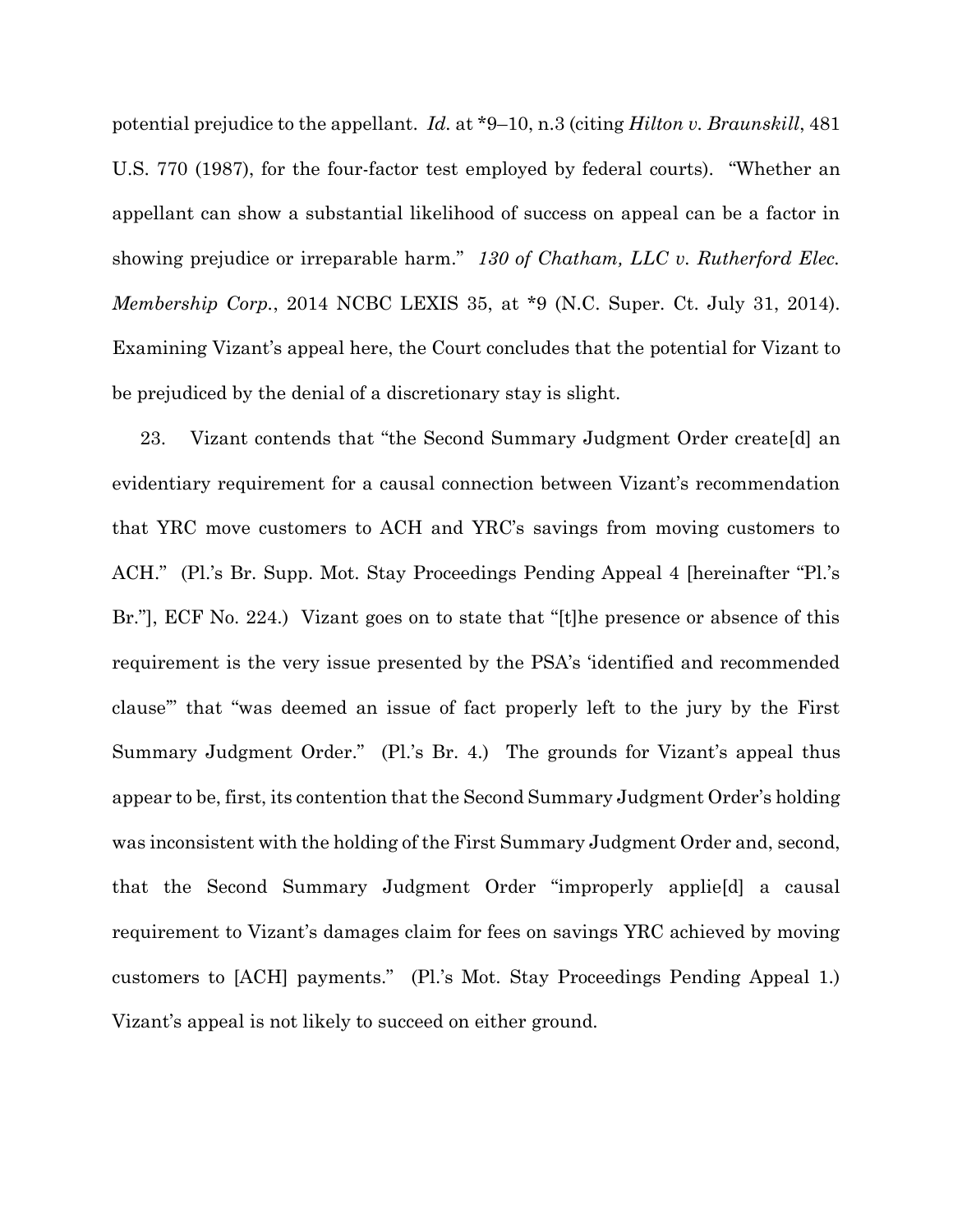24. Vizant is mistaken that the Court's two Summary Judgment Orders are in conflict. The First Summary Judgment Order examined whether the Court could resolve as a matter of law the parties' disputed interpretations of the PSA concerning Vizant's entitlement to a fee. That dispute centered on whether the plain language of the PSA definitively answered whether Vizant was entitled to a fee for savings resulting from strategies Vizant put in its report that YRC had either implemented or considered implementing and then subsequently implemented of its own accord. *Vizant Techs., LLC*, 2018 NCBC LEXIS 65, at \*12; (Pl.'s Br. 2 ("At summary judgment, Vizant contended that this phrase includes costs saved as a result of strategies and solutions Vizant identified, regardless of whether Vizant actually caused YRC to implement the strategies and solutions."); Pl.'s Mem. Law Supp. Mot. Summ. J. 19 [hereinafter "Pl.'s Summ. J. Br."], ECF No. 84 ("[T]he parties intended YRC to pay Vizant for such reductions even if YRC terminate[d] the contract and even if YRC previously considered implementing the identified cost reduction.")).

25. The Court concluded that the relevant definition in the PSA, "Post-Agreement Financial Payment Costs," was ambiguous in this regard because, while some words in that definition carried a plain meaning, *Vizant Techs., LLC*, 2018 NCBC LEXIS 65, at \*13 ("The meaning of 'recommended' within the PSA is plain[.]"), the word "identified" was susceptible to more than one reasonable interpretation, *id.* at \*13–15. As a result of this ambiguity, the Court determined that it could not conclude as a matter of law whether Vizant's entitlement to a fee changed based upon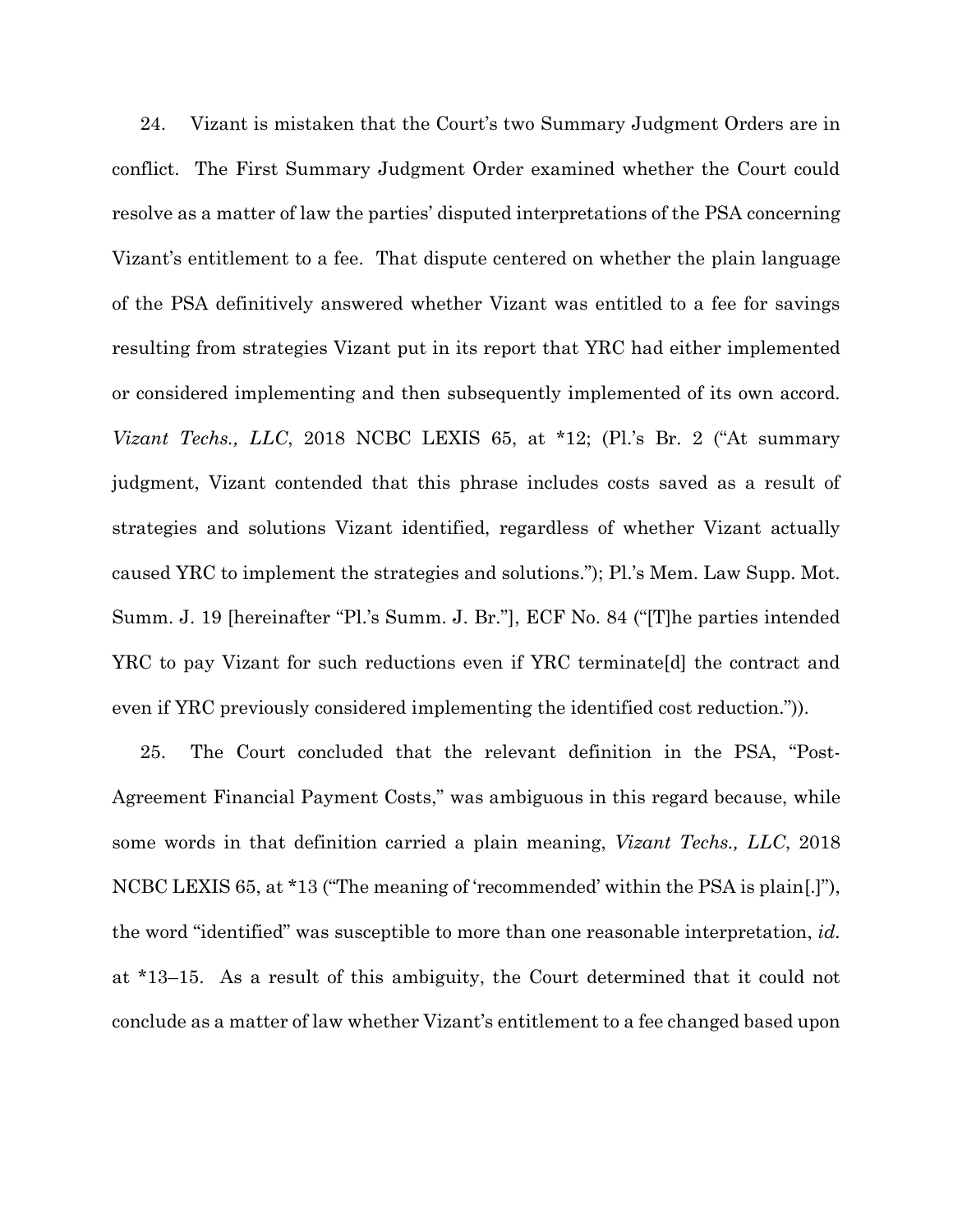which party was responsible for YRC's implementation of a recommended strategy. *Id.* at \*18.

26. Later in the First Summary Judgment Order, in assessing whether to exclude Emmanuel's ACH Damages calculation on YRC's motion to exclude, the Court noted a requirement of the PSA that did not appear to be in dispute: that the PSA based the calculation of Vizant's fee, if a fee was due, on those savings achieved "as a result of" the Vizant-recommended strategies. *Id.* at \*26 ("[I]n order to determine this difference in savings, one has to know which reductions in postagreement costs occurred 'as a result of' the strategies[.]").

27. Indeed, at summary judgment, Vizant consistently supported this reading of the PSA. (Pl.'s Summ. J. Br. 9 ("Under the contract, YRC must continue to pay for cost reductions identified by Vizant and realized by YRC, *but it does not have to pay for cost reductions Vizant did not identify* or YRC did not realize." (emphasis added)); Pl.'s Mem. Opp'n Def.'s Mot. Summ. J. 5, ECF No. 180 ("Under [section 24 of the PSA], if YRC terminates the contract, it is required to continue providing data and paying Vizant its fee for Financial Payment Cost Reductions, 'if such Financial Payment Cost Reductions were identified by Vizant.' The provision reiterates that phrase for a second time, *clarifying that YRC is not required to pay a fee for such reductions if they 'were not identified' by Vizant*." (emphasis added)).)

28. Vizant still maintains this position now. (Pl.'s Reply Br. Supp. Mot. Stay Proceedings Pending Appeal 6 [hereinafter "Pl.'s Reply Br."], ECF No. 243 ("[T]he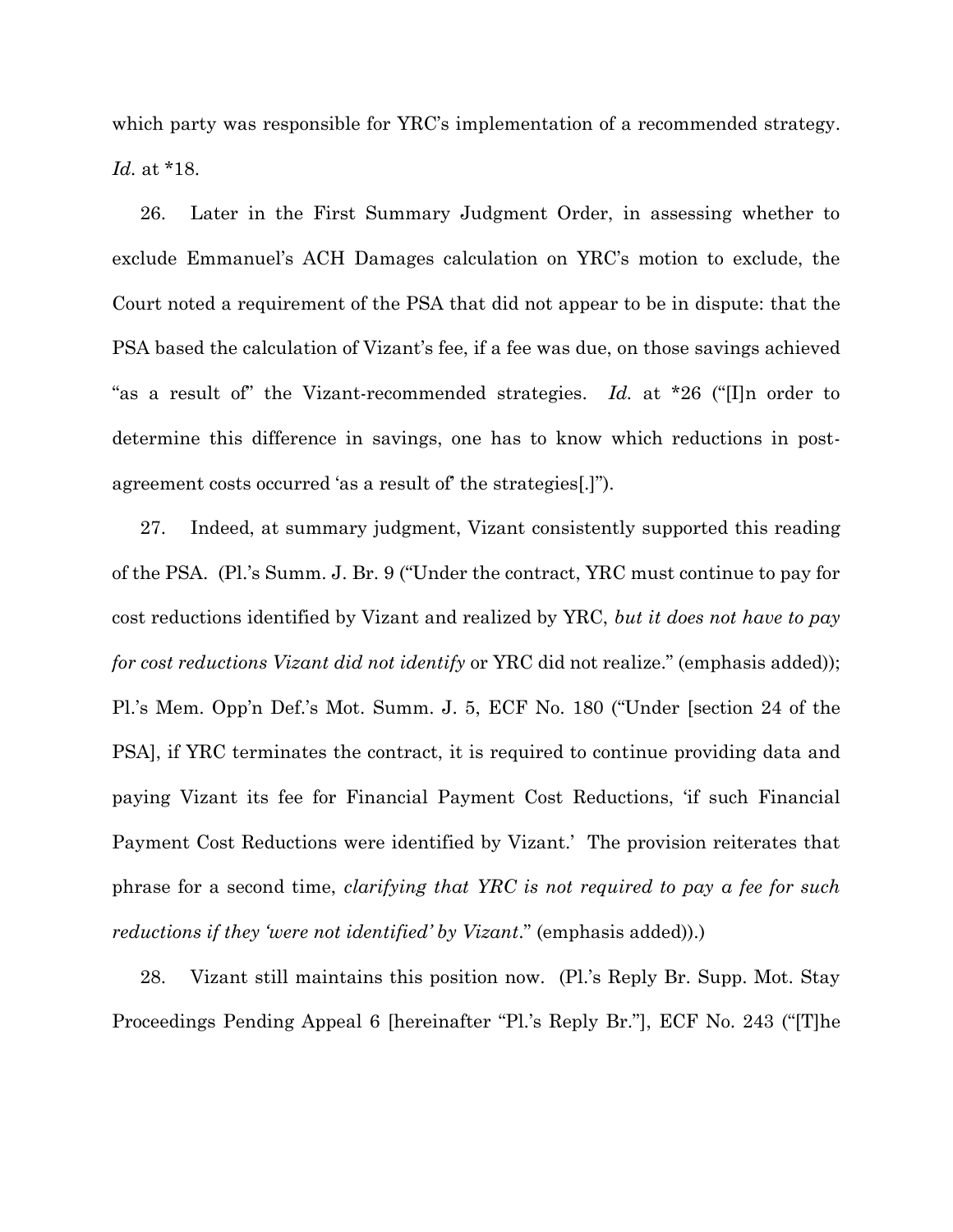Court's position appears consistent with Vizant's position that it is entitled to fees for savings *that resulted from strategies it identified*." (emphasis added)).)

29. Because the PSA clearly required any cost reduction from which Vizant's fee would be calculated to be a "result of" a Vizant-recommended strategy, the Court concluded Emmanuel's ACH Damages calculation—which simply looked at a net decrease in credit-card-related costs and assumed the entirety of that decrease was the "result of" a recommended strategy—was unreliable. *Vizant Techs., LLC*, 2018 NCBC LEXIS 65, at \*26, \*29–30.

30. In the subsequent Second Summary Judgment Order, the Court examined YRC's previously unaddressed argument that Vizant could not forecast evidence from which a factfinder could calculate Vizant's ACH Damages with reasonable certainty. *Vizant Techs., LLC*, 2018 NCBC LEXIS 155, at \*11–12. The Second Summary Judgment Order evaluated Vizant's damages evidence under applicable Kansas law, which requires a party seeking damages in a breach of contract action to present evidence constituting "some reasonable basis for computation which will enable the jury to arrive at an approximate estimate thereof" because parties are not entitled to recover "speculative" damages. *Id.* at \*13 (first quoting *Venable*, 519 P.2d at 674; then quoting *State ex rel. Stovall v. Reliance Ins. Co.*, 107 P.3d 1219, 1228 (Kan. 2005)); *see also Venable*, 519 P.2d at 674 (concluding that there was "wholly insufficient" evidence for one category of plaintiff's damages to submit that item to the jury).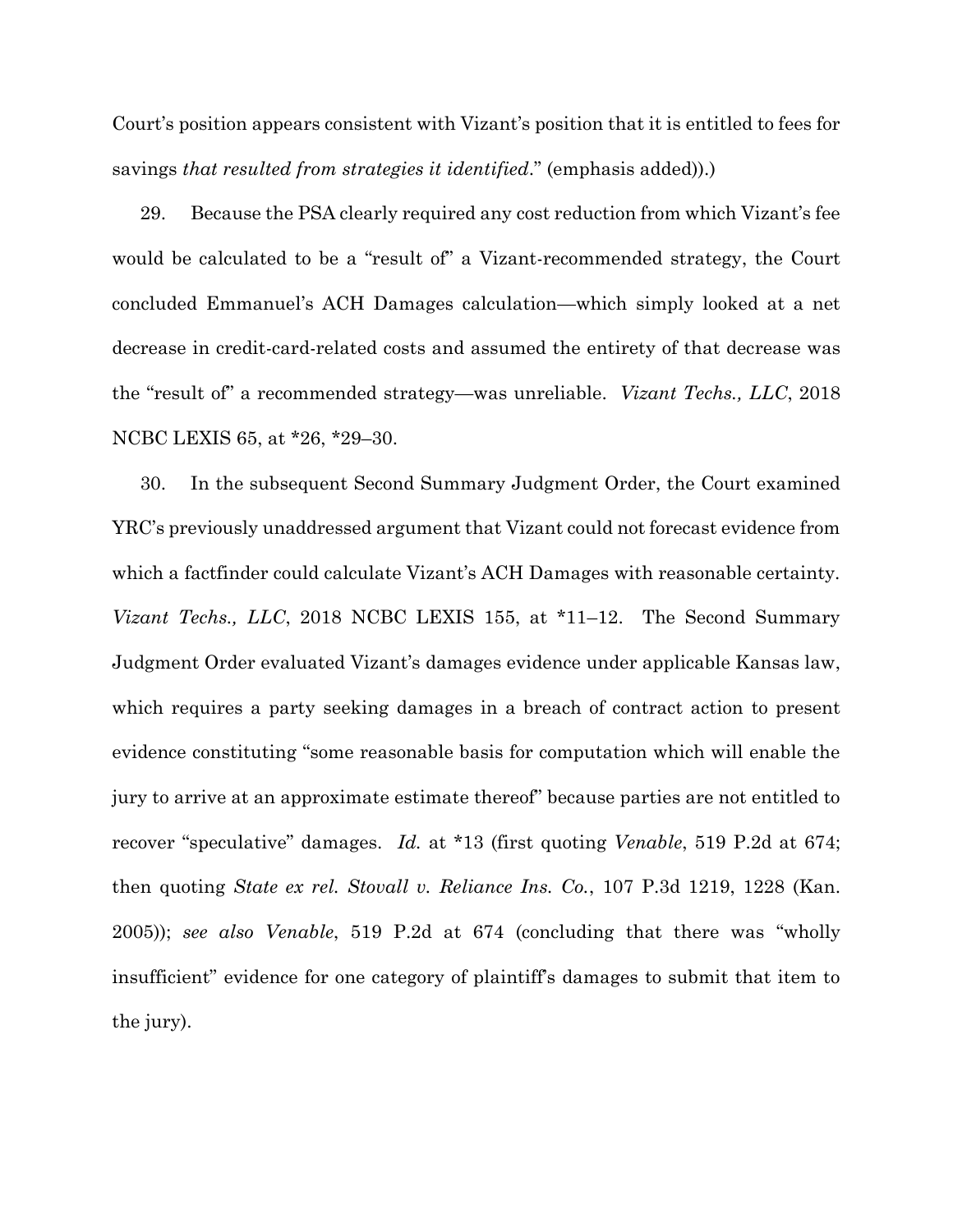31. Thus, the focus of the Second Summary Judgment Order was on the sufficiency of Vizant's damages evidence, not on whether Vizant could prove the existence of a valid contract, its breach, or a resulting injury. Those issues were examined in the First Summary Judgment Order, and as to those issues, the Court concluded that Vizant had forecast "adequate evidence to survive summary judgment" as to whether, under the PSA, "YRC achieved savings by convincing its customers to switch from credit card to ACH" and failed to pay Vizant any compensation. *Vizant Techs., LLC*, 2018 NCBC LEXIS 155, at \*17.

32. The separate issue of whether Vizant could forecast evidence that would provide a jury with a reasonable basis to award Vizant a sum for any compensation owed under the PSA was not determined in the First Summary Judgment Order. *Id.* at \*17–18. The Court answered this latter issue in the negative in the Second Summary Judgment Order, holding that while there may have been a genuine issue of material fact as to whether YRC implemented and achieved savings from, and thus whether Vizant was entitled to a fee for, Vizant's ACH Recommendation, Vizant's evidence as to what the amount of that fee should be was wholly inadequate to submit the issue of Vizant's claimed ACH Damages to a jury. *Id.* at \*17–18, \*32–33.

33. The two Summary Judgment Orders were not inconsistent. Vizant's assertion that there is one "causal requirement issue," (Pl.'s Br. 5), that the two orders treat differently is incorrect. The First Summary Judgment Order dealt with whether, under the PSA's terms, Vizant's entitlement to a fee turned upon which party caused YRC to implement a recommended strategy. The Court concluded that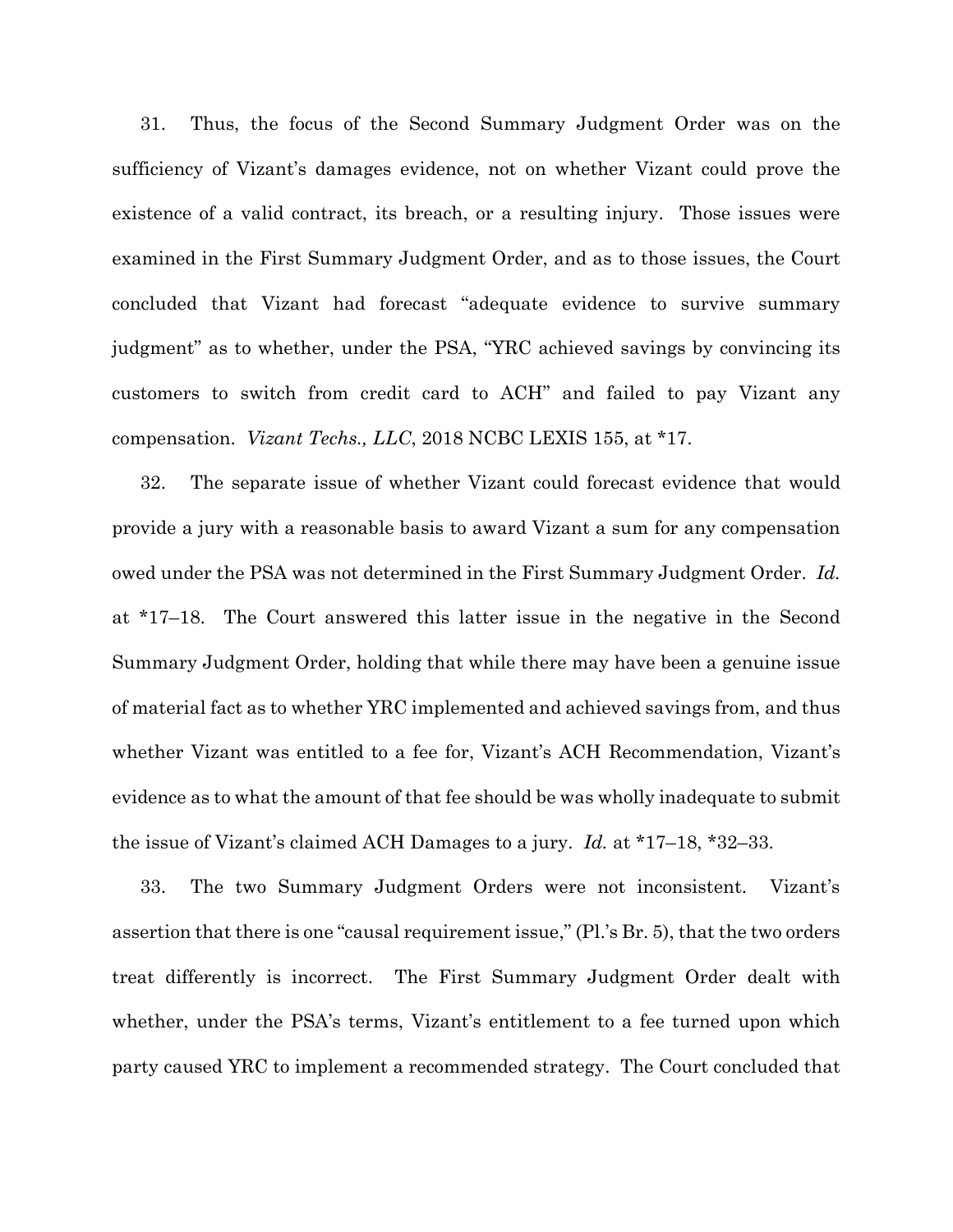this issue was not capable of resolution as a matter of law. The First Summary Judgment Order also noted—regardless of what "identified" meant—that under the PSA's express terms any fee for Vizant would be based on the savings YRC achieved as a result of a strategy that appeared and was recommended in Vizant's report. This function of the PSA's terms was not disputed and was a primary reason the Court excluded the calculations of Vizant's expert on ACH Damages. *See Vizant Techs., LLC*, 2018 NCBC LEXIS 65, at \*29 ("This calculation (i) does not abide by the formula in the PSA, which requires a comparison of pre-agreement costs to post-agreement costs resulting from strategies identified by Vizant, (ii) rests on unjustifiable assumptions, and (iii) could mislead a jury into awarding Vizant damages for what was in reality a loss in YRC's business."). Again, contrary to its current position, Vizant has consistently maintained that YRC is not required to pay for savings that were not the "result of" a Vizant-recommended strategy. (*See, e.g.*, Pl.'s Mem. Opp'n Def.'s Mot. Summ. J. 5.)

34. The Second Summary Judgment Order, in turn, examined the sufficiency of Vizant's evidence as to the amount of ACH Damages Vizant claimed under Kansas law, taking into account the agreed-upon-and-not-previously-disputed reading of the "result of" language in the PSA. The Court concluded that Vizant had not presented sufficient evidence to allow a jury to award Vizant damages for any unpaid fee owed by YRC for implementing a strategy of switching customers from credit card to ACH payments. This determination does not conflict with the Court's previous decision about the ambiguity of the "identified" language in the PSA in any way.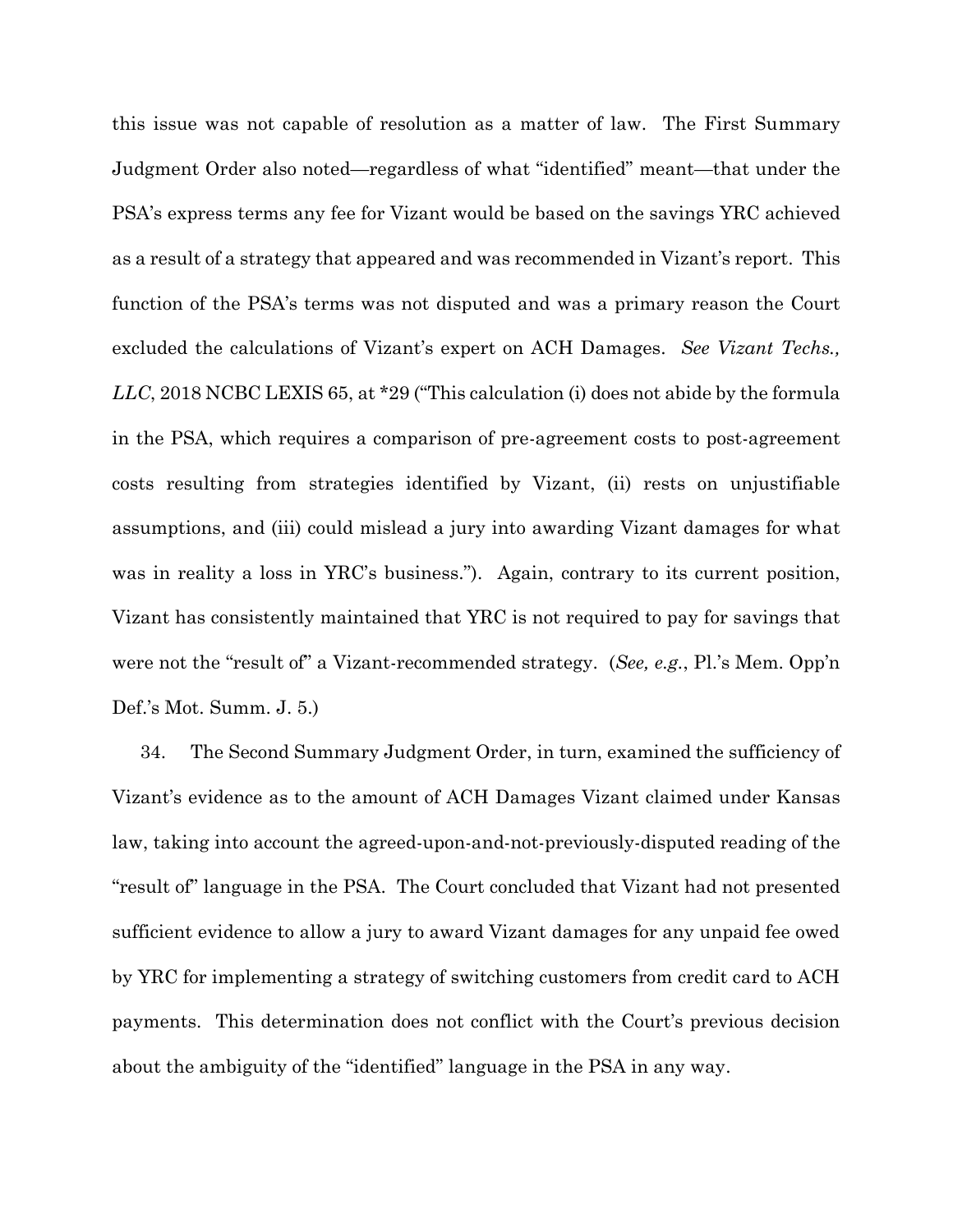35. The Court carefully reiterates this point; there is no singular "causal relationship" or "causal requirement issue" addressed by the Summary Judgment Orders, despite Vizant's attempt to frame the issues in this way. The Court's opinions to date have addressed two separate "causal" issues. First, there is a question as to whether Vizant's entitlement to compensation under the PSA turns on which party caused strategies appearing in Vizant's report to be implemented. The jury must answer that question. Second, there is a "causal" requirement provided by the PSA's terms, which, for fee calculation purposes, only counts YRC's savings that were the "result of" a Vizant-recommended strategy. The parties have consistently agreed to this latter reading of the PSA's terms, and the Court has consistently applied the "result of" language in its decisions.

36. The Court thus concludes that Vizant is unlikely to succeed on appeal to the extent its appeal attempts to paint the Court's Summary Judgment Orders as inconsistent.

37. Vizant also appears to contend on appeal that, in addition to being inconsistent, the Court's Second Summary Judgment Order was incorrectly decided. Vizant argues that the Court erroneously interpreted Kansas law to require "causation" to prove damages, that is, a "causal relationship between Vizant's fees and YRC's savings." (Pl.'s Reply Br. 8.) This characterization of the Court's holding is incorrect and confuses the interaction between the PSA and Kansas law.

38. Kansas law is not the primary source of the requirement that Vizant's fees must be linked to the savings YRC achieved as a result of a Vizant-recommended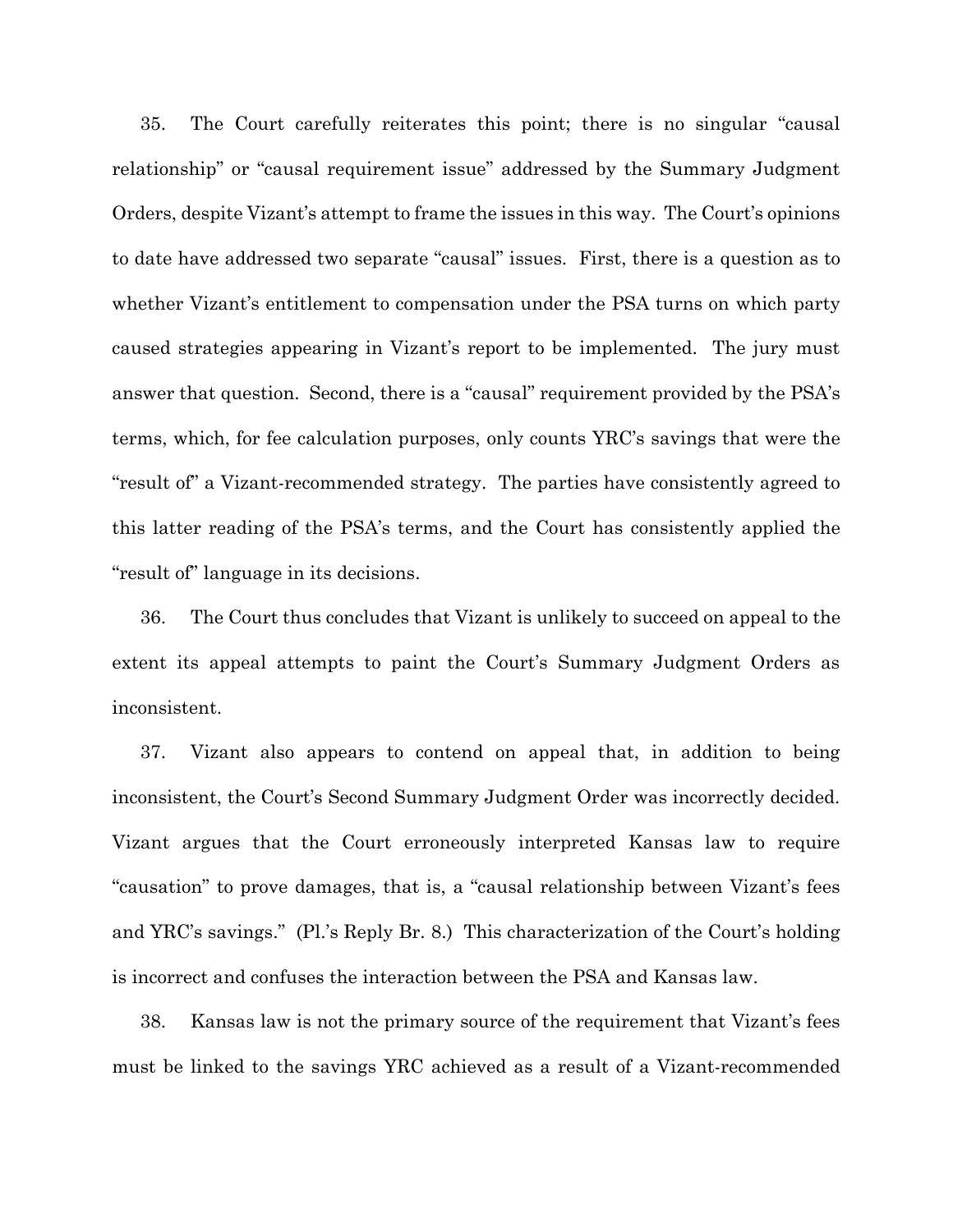strategy. That requirement is instead imposed by the PSA. The PSA's terms set Vizant's fees by reference to cost reductions that are the "result of" Vizant's recommended strategies. *Vizant Techs., LLC*, 2018 NCBC LEXIS 65, at \*26 (citing PSA § 6). Language throughout the contract reinforces this point. (*See, e.g.*, PSA §§ 8, 10 (basing Vizant's fee on monthly "Financial Payment Cost Reductions," which meant "any and all Financial Payment Costs that [were] reduced, recouped, recovered, and realized by [YRC] during the Agreement Term, *provided that they have been identified and recommended by Vizant*" (emphasis added)); PSA § 24 ("Client shall not be required to pay any Fees to Vizant with respect to Financial Payment Cost Reductions that were not identified[.]").) As Vizant still argues now, Vizant was "entitled to fees for savings that *resulted from* strategies it identified." (Pl.'s Reply Br. 6 (emphasis added).) Vizant was not entitled to a fee "for cost reductions Vizant did not identify or YRC did not realize." (Pl.'s Summ. J. Br. 9.)

39. In this case, one source of damages Vizant alleges is an unpaid fee that Vizant believes it is entitled to receive for savings YRC purportedly achieved as a result of implementing a strategy of switching customers from credit card payments to ACH payments, a strategy Vizant alleges it identified and recommended. Awarding this amount of damages would require a jury to determine the outstanding fee Vizant contends it is owed. *See Stovall*, 107 P.3d at 1228 ("The basic principle of contract damages is to make a party whole by putting it in as good a position as the party would have been had the contract been performed."). In order to calculate this outstanding fee, a jury would have to determine the cost reductions YRC achieved as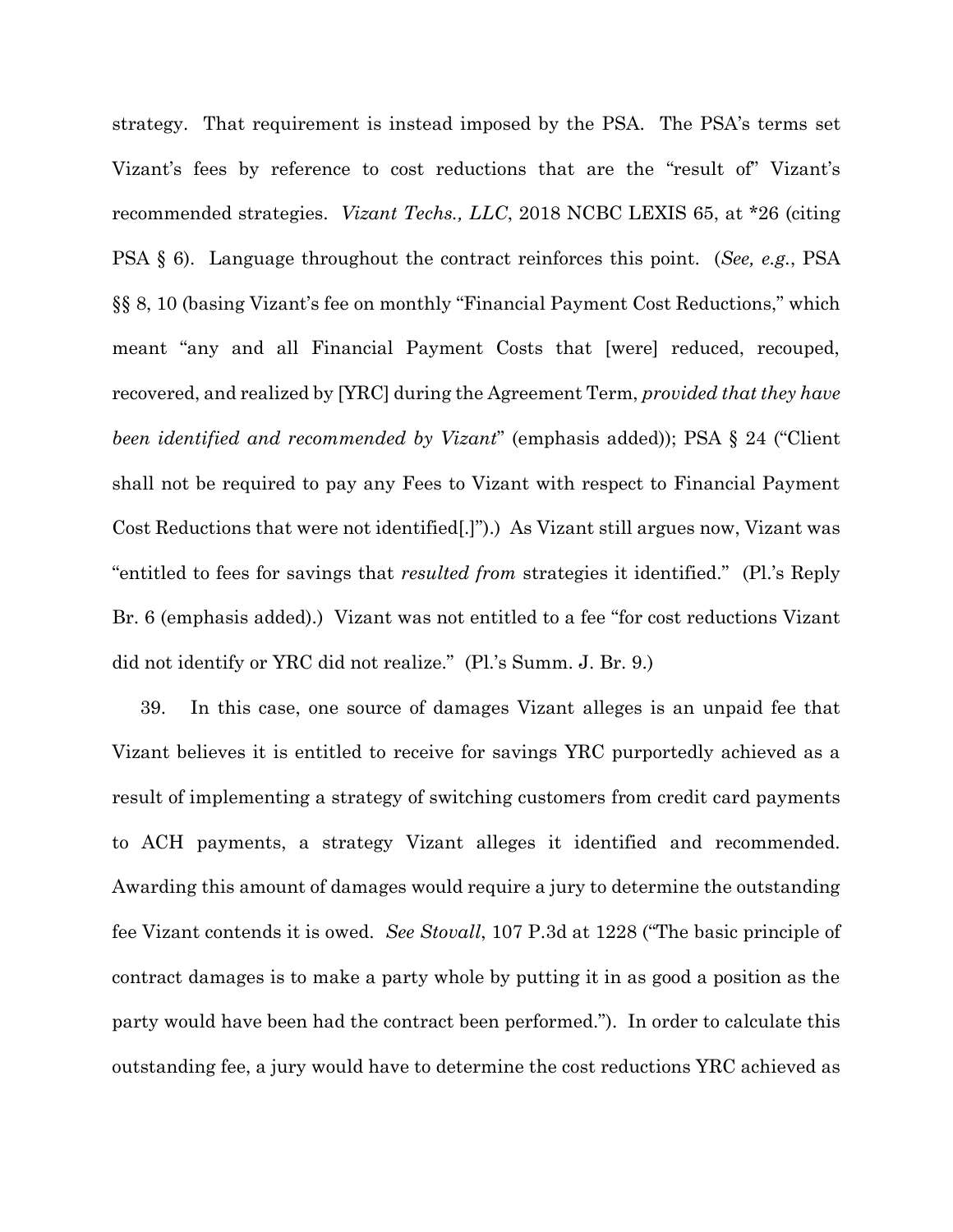a "result of" the strategy of switching customers to ACH payments. Again, this manner of calculating Vizant's fee, and thus its damages, is not dictated by Kansas law, but by the PSA. (*See* PSA §§ 6, 8, 10, 24.)

40. Kansas law requires that a party seeking damages for breach of contract provide a "reasonable basis for computation of damages." *Stovall*, 107 P.3d at 1228. The claimant "must not only show the injury sustained, but must also show with reasonable certainty the amount of damage suffered as a result of the injury or breach." *Venable*, 519 P.2d at 674. Thus, Kansas law supplied the requirement that Vizant's evidence provide a jury with a reasonable basis for, or reasonable certainty as to, the amount of damages to award, while the PSA defined what information should be considered when computing those damages.

41. In the Second Summary Judgment Order, the Court evaluated whether Vizant could provide a jury with a reasonable basis to calculate Vizant's alleged outstanding fee for the ACH Recommendation under the PSA's terms. After reviewing the record, the Court concluded that Vizant could not. Vizant's evidence showed nothing more than a net decrease in YRC's credit card costs and an increase in ACH payments over several years. *Vizant Techs., LLC*, 2018 NCBC LEXIS 155, at \*31–32. A jury examining this evidence would have no reasonable basis for determining what portion of the shown reduction in credit card costs was the result of a strategy of switching customers to ACH payments and what portion was attributable to any number of other factors, even by a rough estimate. If allowed to reach the issue of damages, a jury might conclude, as Vizant's expert had, that every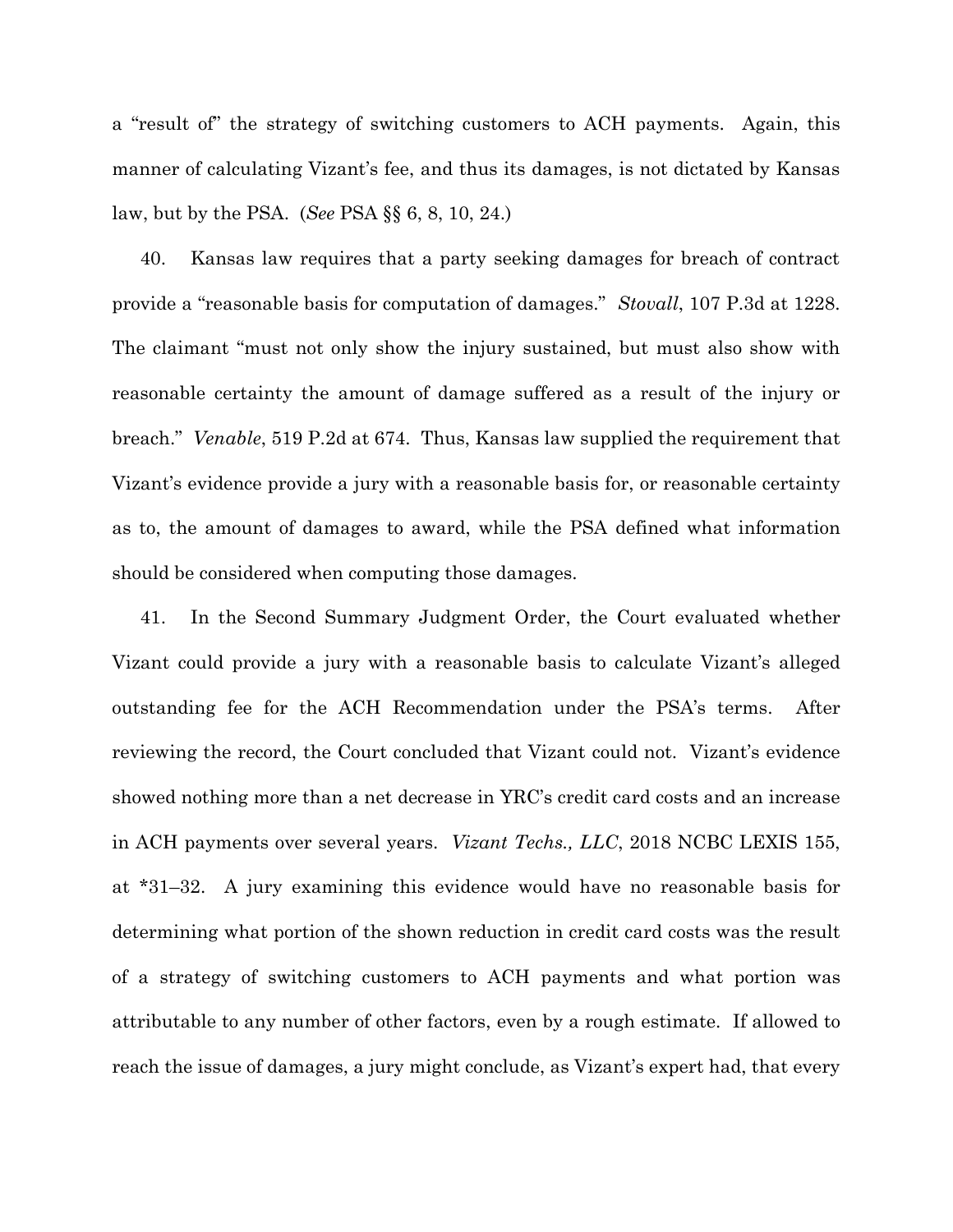dollar of reduced credit card costs was attributable to a strategy of switching customers to ACH payments. Alternatively, the jury might conclude that the number should be fifty, twenty-five, fifteen, or some other percentage of the cost reduction YRC experienced. Based on Vizant's evidence, none of these conclusions would be less speculative than another. As a result, any amount the jury awarded Vizant as an outstanding fee for the ACH Recommendation would be inherently speculative as well. The Court thus concluded that Vizant could not show with reasonable certainty the amount of ACH Damages it was entitled to recover or provide the jury with a reasonable basis to calculate an award of such damages.

42. The referenced Kansas case law and the evidentiary record, as supplemented, lead the Court to conclude that Vizant is unlikely to persuade the Supreme Court of North Carolina that this Court erred in concluding that Vizant cannot recover the ACH Damages it seeks. The Court's decision rests on wellestablished Kansas law and a reading of the PSA's terms that neither party disputes. As a result, the Court concludes that Vizant has not proven that it will be prejudiced by the denial of a discretionary stay. Vizant's motion for such a stay under Appellate Rule 8 is therefore denied.

### B. Stay under N.C. Gen. Stat. § 1-294

43. "When an appeal is perfected . . . it stays all further proceedings in the court below upon the judgment appealed from, or upon the matter embraced therein, unless otherwise provided by the Rules of Appellate Procedure." N.C. Gen. Stat. § 1-294. This is equally true "[w]hen a litigant takes an appeal . . . from an *appealable*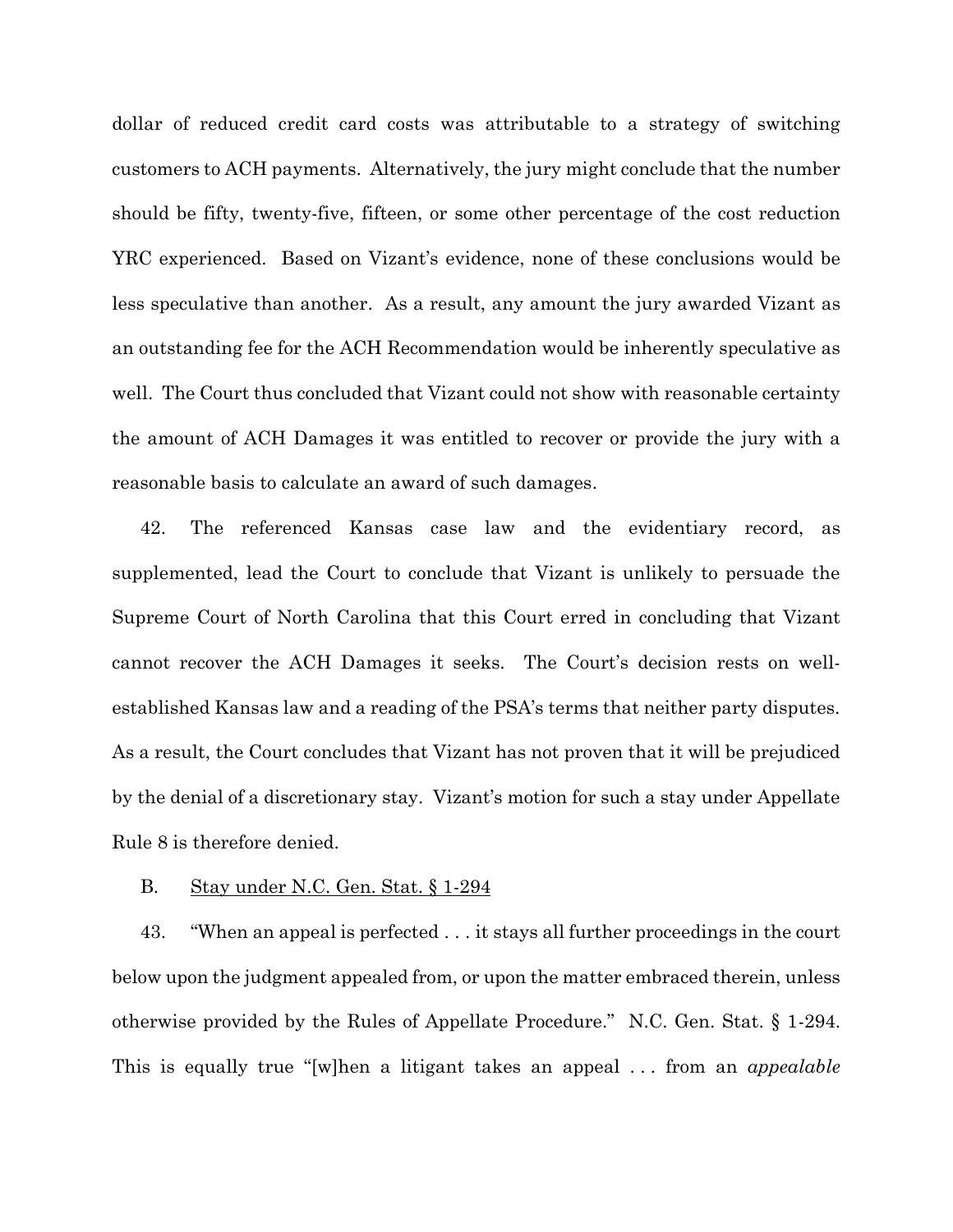interlocutory order[.]" *Veazey v. Durham*, 231 N.C. 357, 363, 57 S.E.2d 377, 382 (1950) (emphasis added). As this State's appellate courts have frequently stated, "an interlocutory order, one that 'does not dispose of the case, but leaves it for further action by the trial court in order to settle and determine the entire controversy,' is generally not appealable" and thus generally not a candidate for immediate review. *SED Holdings, LLC v. 3 Star Props., LLC*, 250 N.C. App. 215, 220, 791 S.E.2d 914, 919 (2016) (quoting *Veazey*, 231 N.C. at 362, 57 S.E.2d at 381). Nevertheless, an interlocutory order will be deemed immediately appealable when it "affects a substantial right that will clearly be lost or irremediably adversely affected if the order is not review[ed] before final judgment." *Id.* at 221, 791 S.E.2d at 919 (quoting *Edmondson v. Macclesfield L-P Gas Co.*, 182 N.C. App. 381, 391, 642 S.E.2d 265, 272 (2007)); *see also* N.C. Gen. Stat. § 1-277(a).

44. On the question of what constitutes a substantial right that will be adversely affected, "a two part test has developed—the right itself must be substantial and the deprivation of that substantial right must potentially work injury to [the appellant] if not corrected before appeal from final judgment." *Plasman v. Decca Furniture (USA), Inc.*, 800 S.E.2d 761, 768 (N.C. Ct. App. 2017) (quoting *Goldston v. Am. Motors Corp.*, 326 N.C. 723, 726, 392 S.E.2d 735, 736 (1990)), *disc. rev. denied*, 812 S.E.2d 849 (N.C. 2018). "The trial court has the authority . . . to determine whether or not its order affects a substantial right of the parties or is otherwise immediately appealable." *RPR & Assocs. v. Univ. of N.C.-Chapel Hill*, 153 N.C. App. 342, 348, 570 S.E.2d 510, 514 (2002); *see also Plasman*, 800 S.E.2d at 768.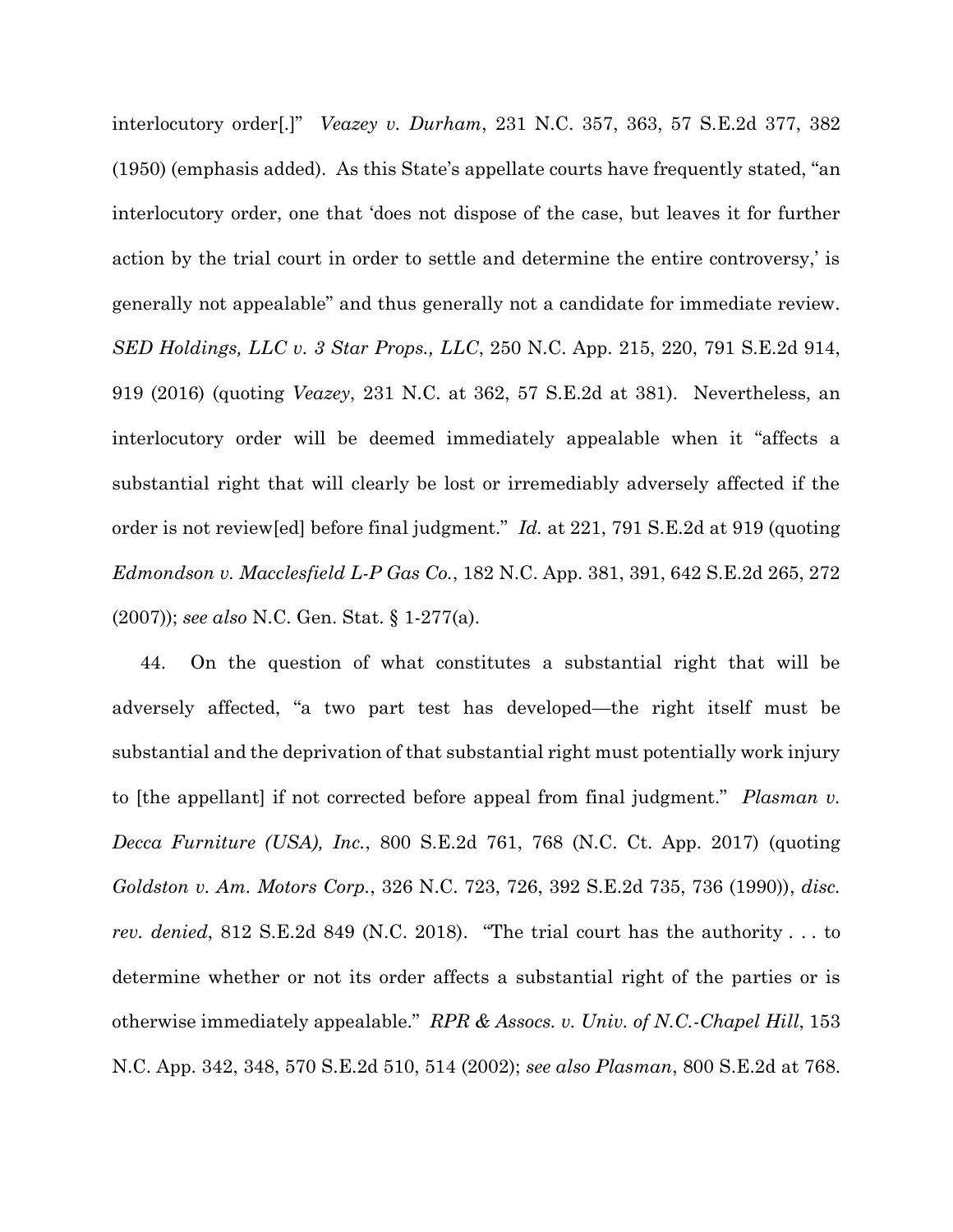The trial court makes this determination on a case-by-case basis, *see SED Holdings, LLC*, 250 N.C. App. at 221, 791 S.E.2d at 919, and the appellant bears the burden of showing that the interlocutory order affects a substantial right, *Jeffreys v. Raleigh Oaks Joint Venture*, 115 N.C. App. 377, 380, 444 S.E.2d 252, 254 (1994).

45. Vizant argues here that the Court's Second Summary Judgment Order, while interlocutory, is immediately appealable because it leaves Vizant vulnerable to a risk of two trials with inconsistent verdicts and thus affects a substantial right. (Pl.'s Br. 5.) "If Vizant wins its breach of contract case at the first trial," Vizant argues, "and then wins its appeal of this Court's dismissal of its ACH [Damages], Vizant will be forced to relitigate *each and every one* of [a whole] litany of factual issues in a second trial," including the existence of a valid contract and its breach. (Pl.'s Reply Br. 3.)

46. In pursuing its breach of contract claim, Vizant alleges the existence of one contract that was breached in multiple ways. Absent a stay, this matter will proceed to a jury trial commencing on May 20, 2019 on Vizant's allegations that it is owed compensation for its account management fee recommendation while the Court's dismissal of Vizant's ACH Damages claim is on appeal. Should Vizant prevail on its appeal, Vizant is concerned that a jury in a second trial on the ACH Recommendation and alleged ACH Damages may make findings or draw conclusions as to the existence of a contract between the parties or the meaning of the PSA's terms that would conflict with jury findings on these same issues in the first trial.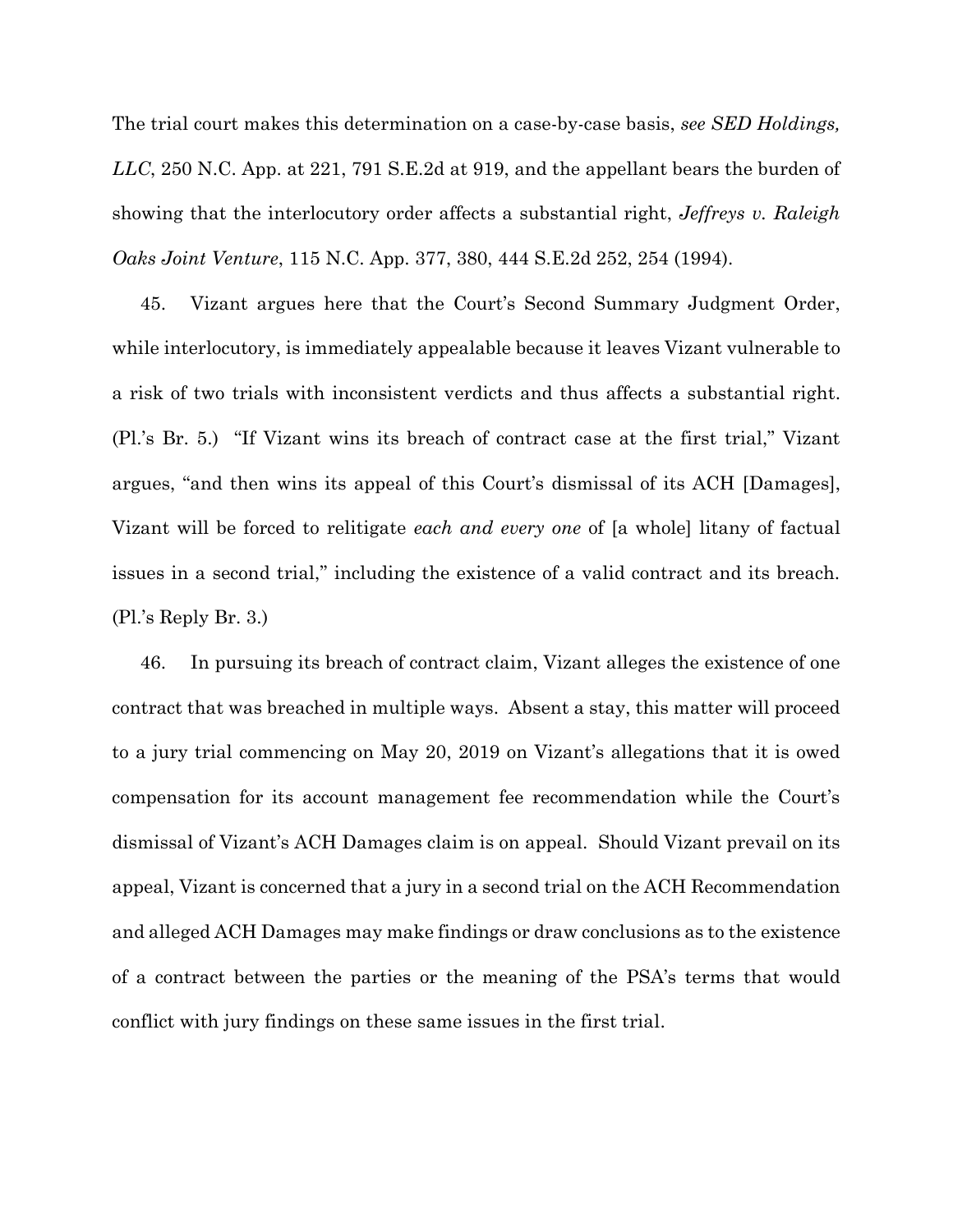47. YRC responds by asserting that even if Vizant's characterization of the Court's Summary Judgment Orders is accurate, the present state of this case does not present a risk of inconsistent verdicts. Instead, YRC argues that, at most, Vizant faces the possibility of a first trial resulting in a jury verdict that would be vacated if, on appeal, the Supreme Court of North Carolina determines that this Court erred in its application of the law and instructions to the jury. YRC contends that this is so because "[the first] verdict would have been based on this Court's instruction that the PSA contains" the "causal requirement" Vizant takes issue with in the Second Summary Judgment Order. (YRC's Br. Opp'n Vizant's Mot. Stay 10.) Additionally, YRC argues, should Vizant succeed on appeal and be permitted to address the issue of its claimed ACH Damages in a second trial, Vizant will not need to reprove each and every question of fact necessary to establish a valid contract and the meaning of that contract's terms because such issues will be determined in the first trial and subject to collateral estoppel.

48. Ordinarily, a party's preference for having all claims or issues "determined during the course of a single proceeding does not rise to the level of a substantial right." *Hamilton v. Mortg. Info. Servs.*, 212 N.C. App. 73, 79, 711 S.E.2d 185, 190 (2011). However, a substantial right is affected "when the same issues are present" in more than one trial and this correspondence of issues "creat[es] the possibility that a party will be prejudiced by different juries in separate trials rendering inconsistent verdicts on the same factual issue." *Carcano v. JBSS, LLC*, 200 N.C. App. 162, 167, 684 S.E.2d 41, 47 (2009); *see also Green v. Duke Power Co.*, 305 N.C. 603, 608, 290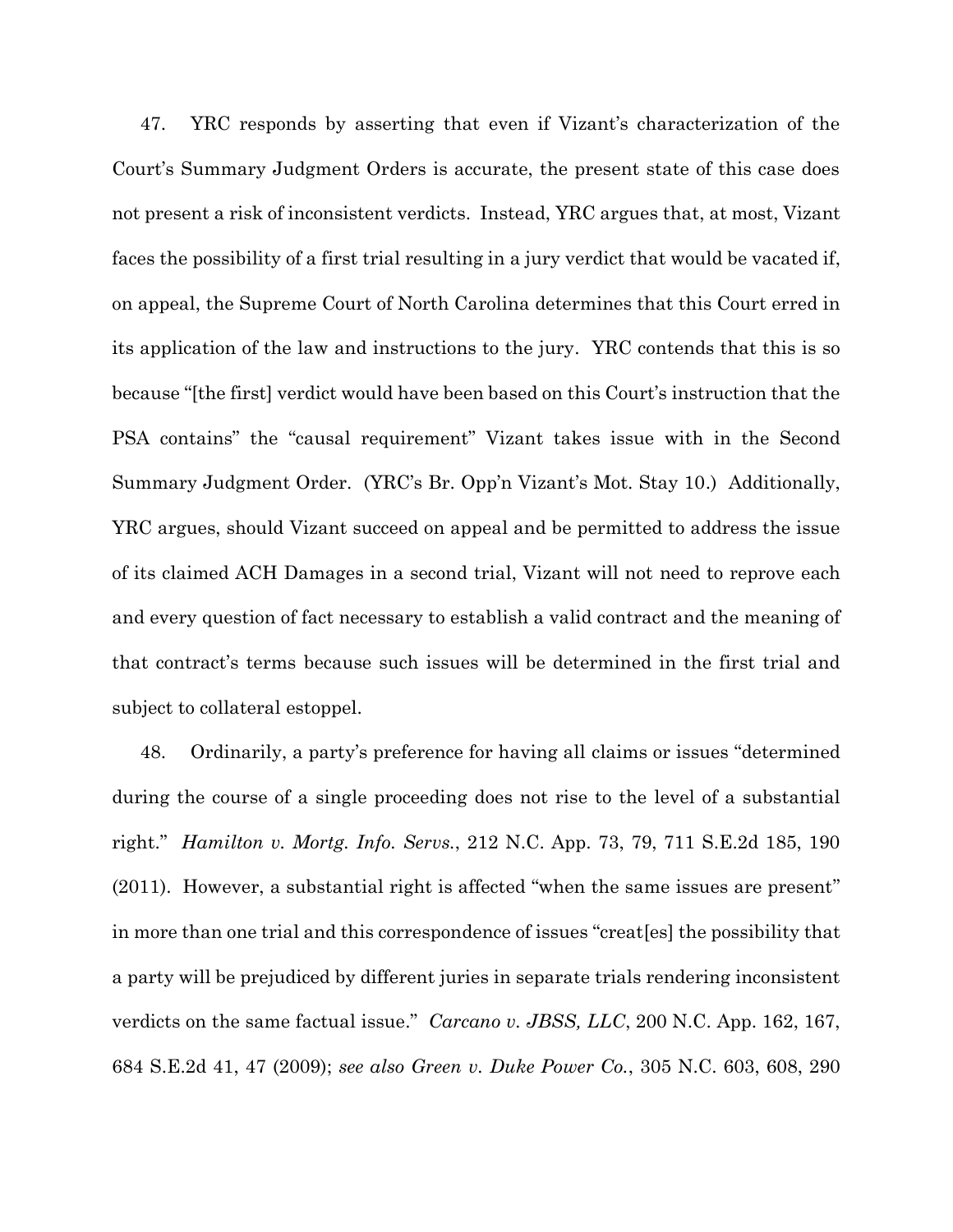SE.2d 593, 596 (1982) ("Ordinarily the possibility of undergoing a second trial affects a substantial right only when the same issues are present in both trials, creating the possibility that a party will be prejudiced by different juries in separate trials rendering inconsistent verdicts on the same factual issue.").

49. "The mere fact that claims arise from a single event, transaction, or occurrence does not, without more, necessitate a conclusion that inconsistent verdicts may occur unless all of the affected claims are considered in a single proceeding." *Hamilton*, 212 N.C. at 80, 711 S.E.2d at 190. Our State's appellate courts have found, however, that a substantial right can be adversely affected in cases where certain claims are resolved before trial while others continue and "there are overlapping factual issues between the claim[s] determined and any claims which have not yet been determined." *Carcano*, 200 N.C. App. at 168, 684 S.E.2d at 47 (quoting *Davidson v. Knauff Ins. Agency*, 93 N.C. App. 20, 26, 376 S.E.2d 488, 492 (1989)).

50. Reviewing Vizant's claim, applicable Kansas and North Carolina law, and the parties' arguments, the Court agrees with Vizant. Should the Court proceed to try the remaining portions of Vizant's breach of contract claim while Vizant appeals the Court's Second Summary Judgment Order, the issues considered by a factfinder at the presently scheduled trial will substantially overlap with those considered by a factfinder in a possible second trial such that a risk of inconsistent verdicts may follow.

51. To begin with, there appears to be some confusion as to whether the Court's Second Summary Judgment Order precluded Vizant from proving a breach of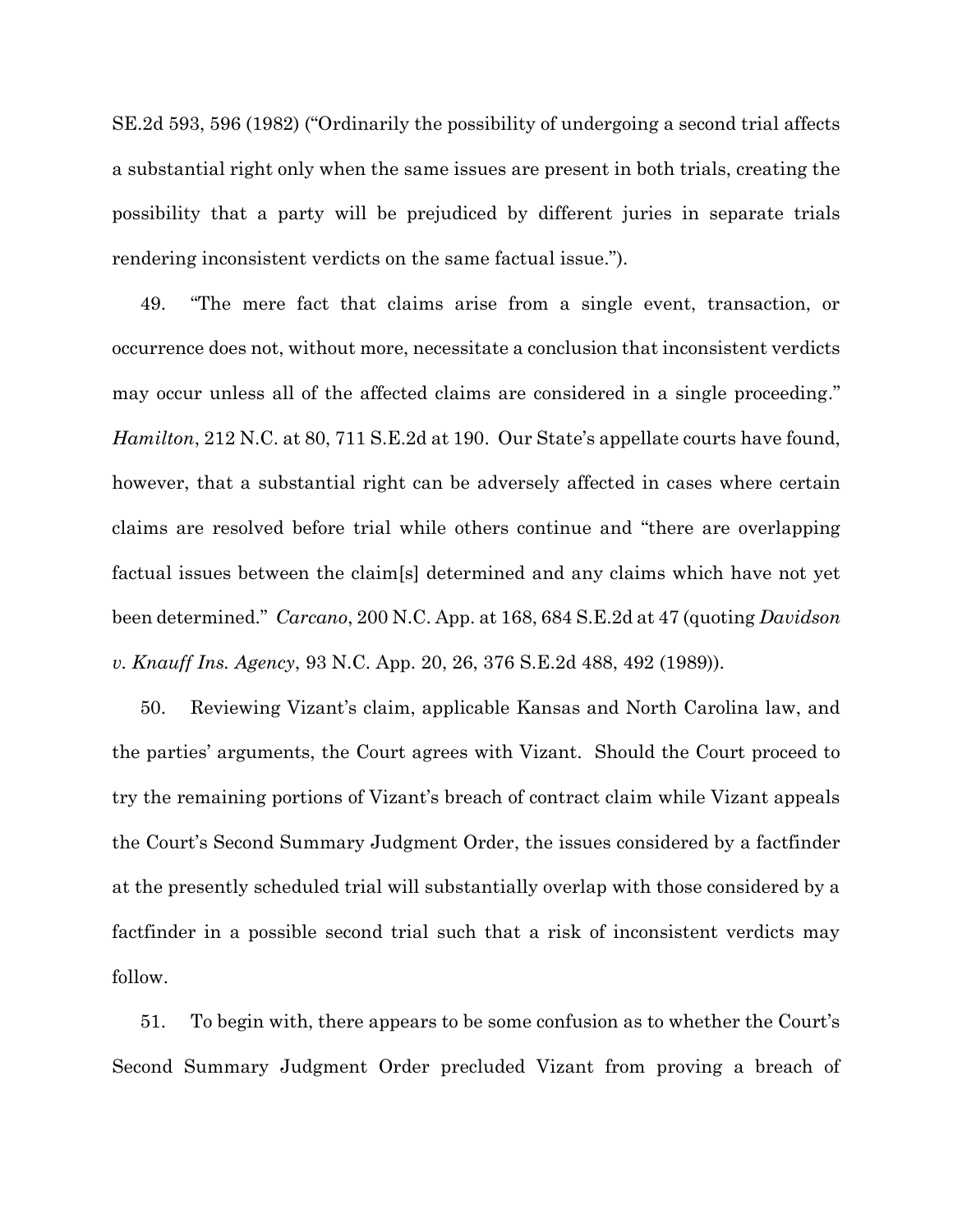contract claim premised on YRC's failure to compensate Vizant for the ACH Recommendation at trial or whether the Court's decision allows Vizant to still argue the existence of a contract and its breach with regard to this recommendation while precluding Vizant from recovering actual damages due to YRC's nonpayment. Under Kansas law, the Court's decision appears to effect the former of these two possibilities.

52. The Supreme Court of Kansas has not directly addressed whether a material breach, standing alone, is sufficient to sustain a breach of contract claim and entitle a plaintiff to nominal damages in the absence of proof of actual damages. *See All W. Pet Supply Co. v. Hill's Pet Prods. Div.*, 840 F. Supp. 1433, 1440–41 (D. Kan. 1993). Federal courts sitting in Kansas have concluded that Kansas law does (or would, if confronted with the issue) allow a plaintiff to maintain a breach of contract action based solely on material breach. *See Neonatal Prod. Grp., Inc. v. Shields*, 312 F. Supp. 3d 1010, 1026–27 (D. Kan. 2018); *Sprint Nextel Corp. v. The Middle Man, Inc.*, No. 12-2159-JTM, 2015 U.S. Dist. LEXIS 3792, at \*4–5 (D. Kan. Jan. 13, 2015); *All W. Pet Supply Co.*, 840 F. Supp. at 1441. There is some support for that view in older Kansas case law. *See Freeto Constr. Co. v. Am. Hoist & Derrick Co.*, 457 P.2d 1, 5–6 (Kan. 1969); *Wolfert Landscaping Co. v. LRM Indus., Inc.*, No. 106989, 2012 Kan. App. Unpub. LEXIS 966, at \*12 (Kan. Ct. App. Nov. 2, 2012) ("As a general rule, when a party establishes a material breach of contract it is entitled to nominal damages at a minimum."). Recent statements by Kansas appellate courts, however, indicate that the opposite is true.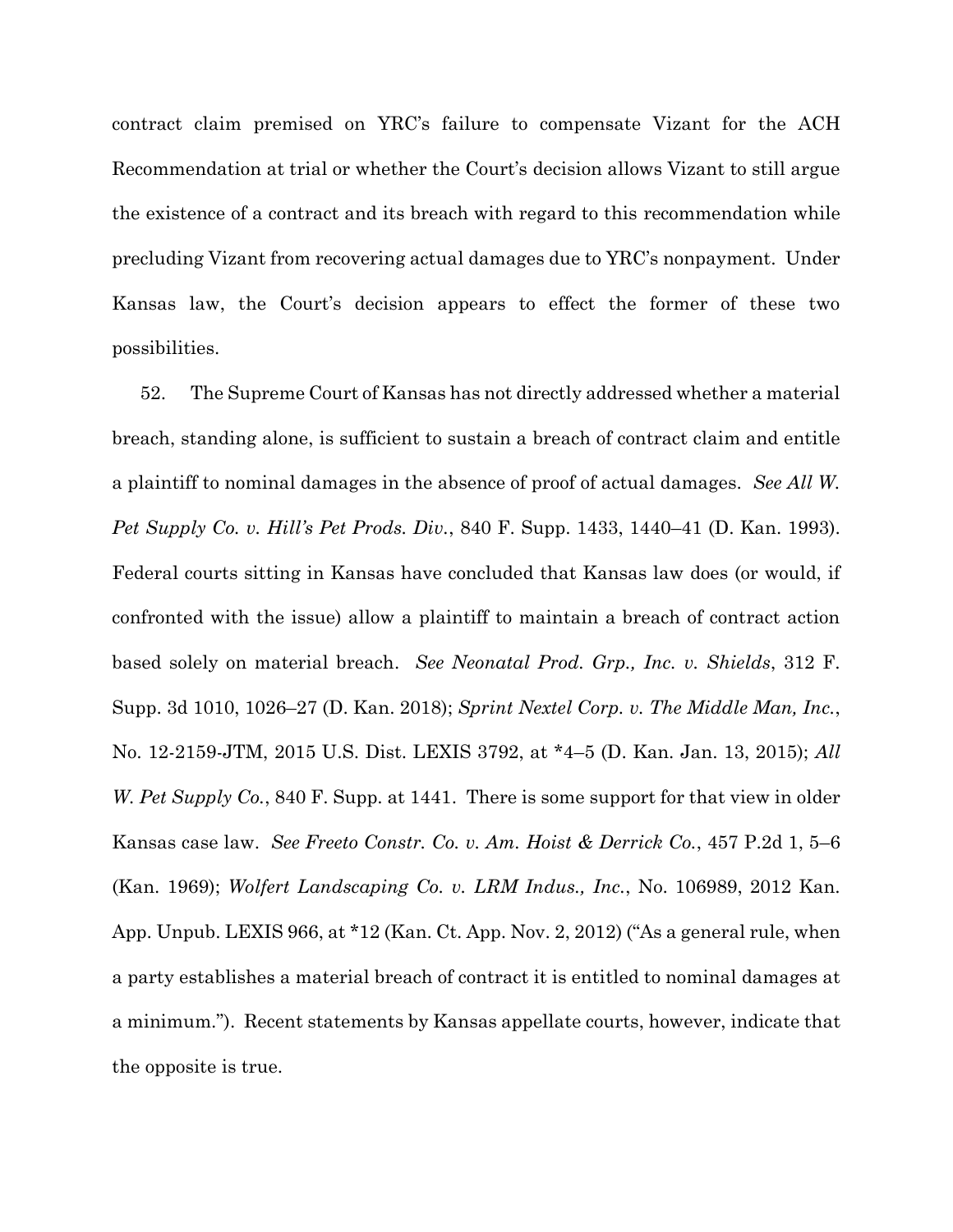53. In 2013, the Supreme Court of Kansas pronounced that "damages to the plaintiff caused by the breach" is an element of a breach of contract claim. *Stechschulte v. Jennings*, 298 P.3d 1083, 1098 (Kan. 2013). While that case did not address the availability of nominal damages in Kansas, subsequent appellate case law from Kansas has treated damages as an essential element of a breach of contract claim. *See Hendrix v. Sheridan*, No. 117,112, 2018 Kan. App. Unpub. LEXIS 378, at \*17 (Kan. Ct. App. May 18, 2018) (affirming summary judgment against plaintiff when plaintiff failed to prove he was damaged as a result of a breach of contract); *All. Platforms, Inc. v. Behrens (Moxy Solutions, LLC)*, 305 P.3d 30, 35 (Kan. Ct. App. 2013) (treating damages as a necessary element of a breach of contract claim). This approach is mimicked by the most recent version of the Kansas pattern jury instructions. PIK Civ. 4th 124.01-A ("The essential elements of an action based on a contract are: . . . (5) Damages to plaintiff caused by the breach.").

54. In light of this authority treating actual damages as an element of a breach of contract claim, and in the absence of clear Kansas case law holding that a party may proceed on a breach of contract claim merely to prove material breach and receive nominal damages, the Court concludes that its ruling in the Second Summary Judgment Order effected a dismissal of Vizant's breach of contract claim to the extent Vizant sought to prove a breach of contract based on nonpayment of fees owed for its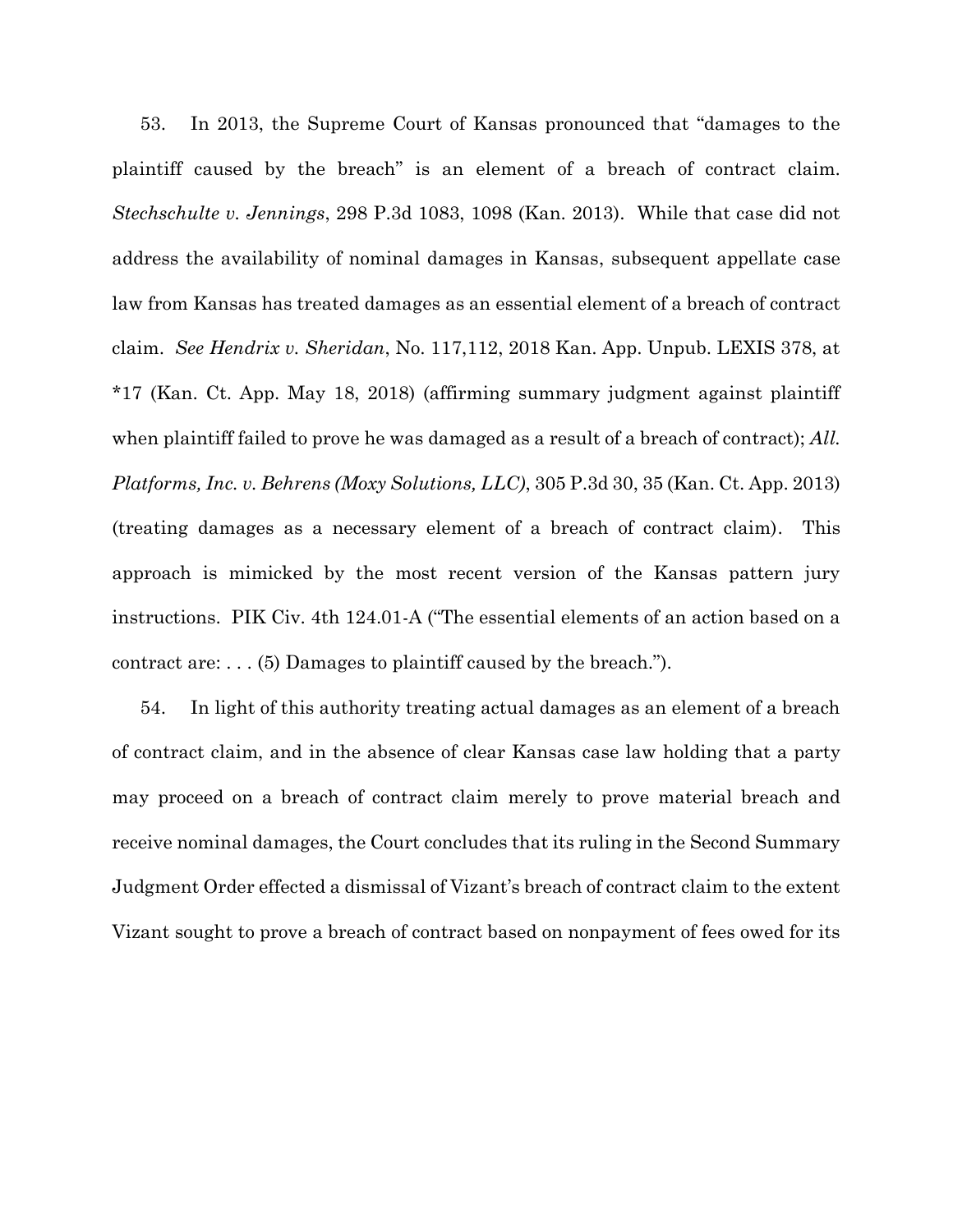ACH Recommendation. As a result, that ground for Vizant's breach of contract claim is out of the case.<sup>2</sup>

55. Consequently, Vizant finds itself in a novel position. Vizant has alleged multiple breaches of a single contract, which, by its terms, may entitle Vizant to actual (and distinct) damages for YRC's alleged failure to compensate Vizant for each recommendation that was allegedly implemented. Absent a stay, Vizant will proceed to trial based on one of the alleged breaches of the PSA that purportedly resulted in actual damages (the account management fee recommendation), but not the other (the ACH Recommendation). The Court concludes that a reversal of the Court's decision precluding Vizant from pursuing its breach of contract claim based on the ACH Recommendation may result in a second trial that would involve substantially the same factual issues as the first.

56. In particular, in the event the Supreme Court of North Carolina concludes that this Court did not misinterpret the PSA but should have permitted the jury to consider an award for Vizant's ACH Damages under Kansas law, Vizant will have to go through a first breach of contract trial on the management fee recommendation followed, after the successful appeal, by a second breach of contract trial on the ACH

 $\overline{a}$ 

<sup>2</sup> The Court is sympathetic to the views of the federal district court judges in Kansas who have held that Kansas law allows for the recovery of nominal damages for breach of contract. Each member of that bench possesses an unquestionable understanding of Kansas law and may well have correctly forecast the stance the Supreme Court of Kansas will take if presented with the apparent inconsistency between prior case law, *see Freeto Constr. Co.*, 457 P.2d at 5–6, and the recent trend of viewing damages as an element of breach of contract claims, *Stechschulte*, 298 P.3d at 1098. In the present case, however, the Court concludes it must follow the most recent applicable Kansas appellate authority, which supports treating actual damages as an element of a breach of contract claim under Kansas law, thus precluding an award of nominal damages for Vizant.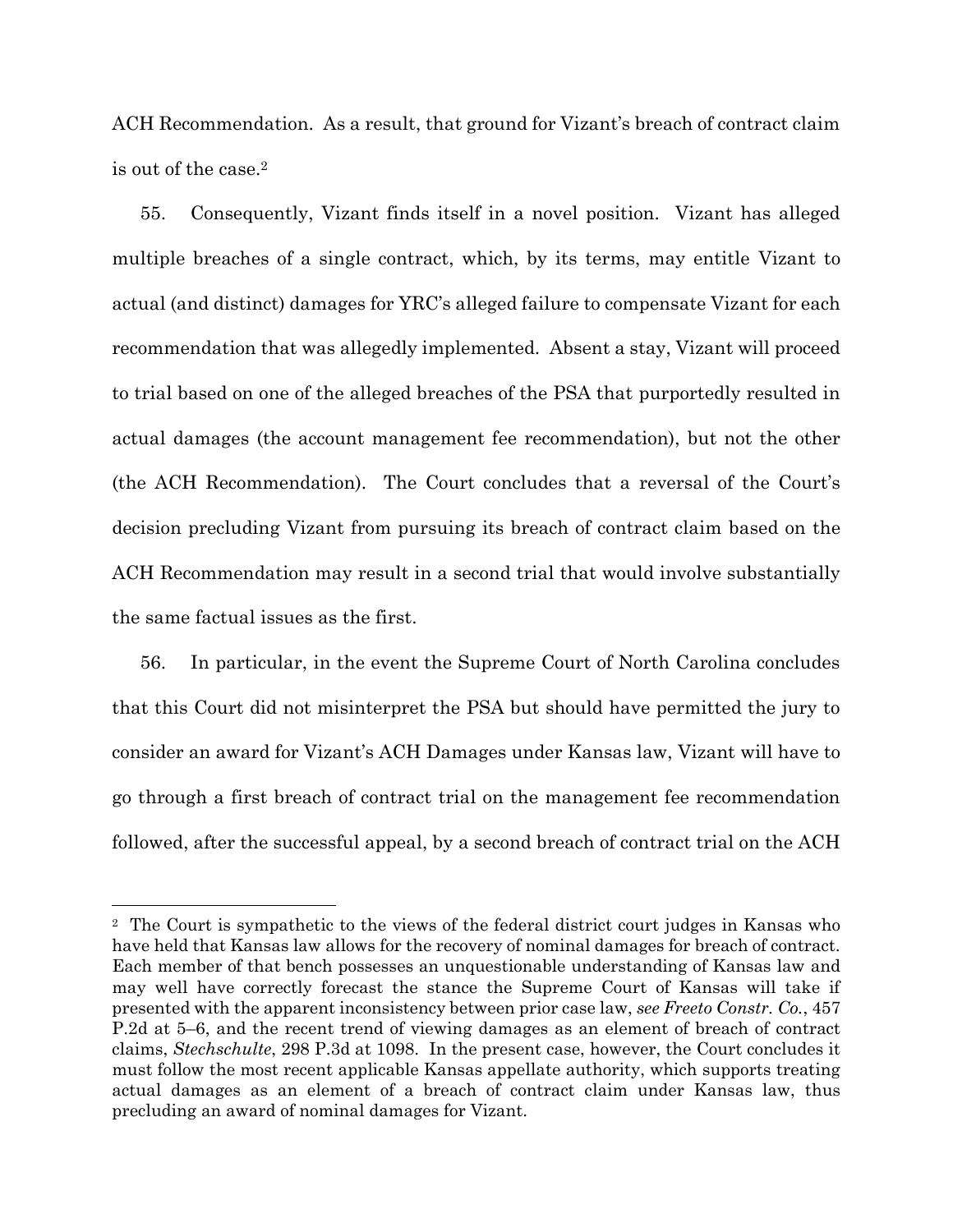Recommendation. In this scenario, Vizant would not only have to prove its ACH damages in a second trial but would also have to prove a breach of the PSA based on YRC's failure to compensate Vizant for the ACH Recommendation. Because this basis for Vizant's breach of contract claim would require a jury to examine the same provisions of the PSA that would be in dispute in Vizant's first trial, the same factual issues would be presented for jury determination in both trials.

57. Our appellate courts have found a substantial right was affected in similar cases. For example, in *Carcano* our Court of Appeals concluded that a substantial right was affected where various dismissed claims and a continuing breach of contract claim were based upon the same factual issues, specifically, whether the defendants had made false representations to the plaintiffs while the parties were contracting to form and investing in a limited liability company. *Carcano*, 200 N.C. App. at 168, 684 S.E.2d at 47. Because the continuing contract claim and the dismissed, appealed claims shared overlapping factual issues, the Court of Appeals concluded that inconsistent verdicts could result and the appeal of the interlocutory order was proper. *Id.*; *see also Shallotte Partners, LLC v. Berkadia Commercial Mortg., LLC*, No. COA15-89, 2015 N.C. App. LEXIS 561, at \*10 (N.C. Ct. App. July 7, 2015) (holding that a risk of inconsistent verdicts was present where dismissed claims for breach of fiduciary duty and constructive fraud were based on the same agreement as a continuing breach of contract claim).

58. In this case, Vizant's dismissed basis for its breach of contract claim and its continuing basis for that claim share an even greater overlap of factual issues. Both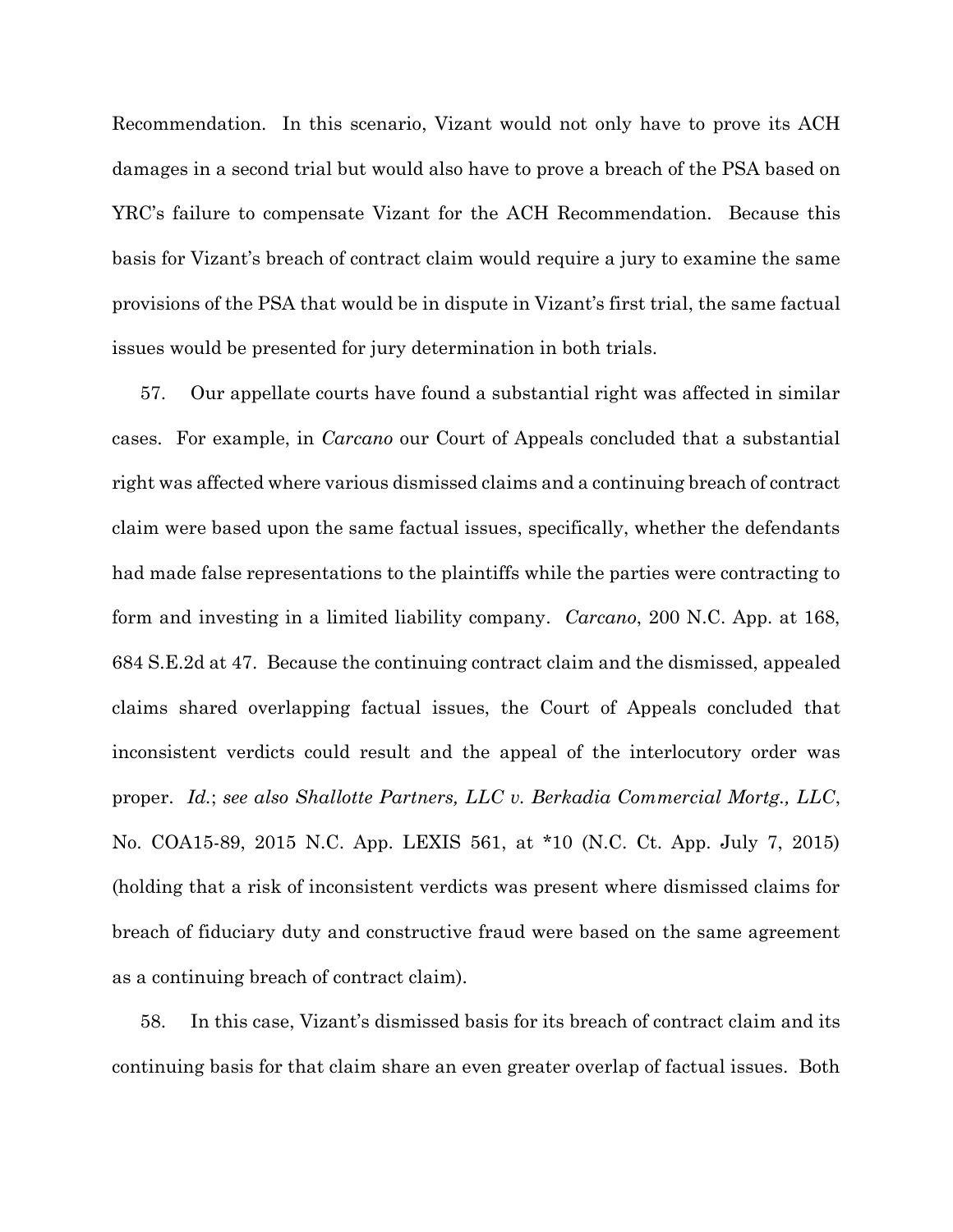grounds for the claim are based upon the PSA, and pursuing either alleged breach will require Vizant to put many of the same factual issues to a jury. *See Stechschulte*, 298 P.3d at 1098 (stating that, under Kansas law, "[t]he elements of a breach of contract claim are: (1) the existence of a contract between the parties; (2) sufficient consideration to support the contract; (3) the plaintiff's performance or willingness to perform in compliance with the contract; (4) the defendant's breach of the contract; and (5) damages to the plaintiff caused by the breach"). Given the wide range of factual issues the parties dispute, including the existence of a valid contract, the sufficiency of the consideration for that contract, the meaning of the contract's terms, whether Vizant performed, whether each or any of the breaches Vizant alleges occurred, and whether Vizant is owed any damages, two juries might reach very different conclusions on whether YRC was obligated to Vizant or breached its obligations under the PSA.

59. The Court is not convinced that this risk is neutralized by the doctrine of collateral estoppel, as YRC argues. YRC contends that collateral estoppel dictates that, in the event of a second trial, all those issues determined by the jury in the first trial that were not affected by any reversible error will be binding upon the outcome of the second trial, and thus the parties do not face the possibility of inconsistent verdicts. As traditionally applied, however, the doctrine of collateral estoppel means "a final judgment on the merits prevents relitigation of issues actually litigated and necessary to the outcome of the *prior action* in a *later suit* involving a *different cause of action* between the parties or their privies." *Thomas M. McInnis & Assocs., Inc. v.*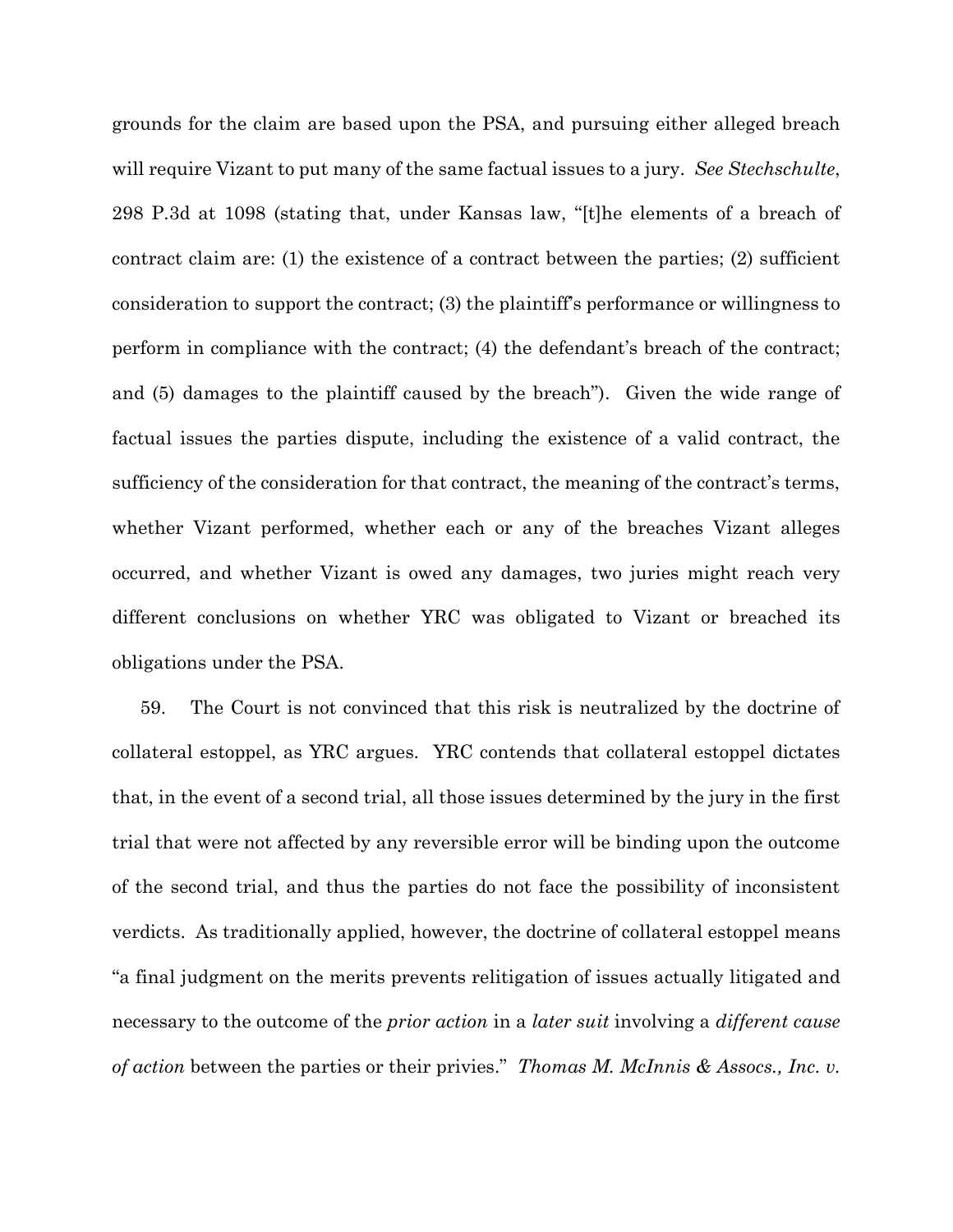*Hall*, 318 N.C. 421, 428, 349 S.E.2d 552, 557 (1986) (emphasis added). YRC has not provided the Court with case law applying this doctrine to preserve certain factual determinations by a jury in one trial as binding on a jury in a second trial in the same case on the same or substantially related causes of action, and the Court's research has not uncovered any such authority. The Court therefore concludes that collateral estoppel does not protect the parties against the possibility of inconsistent verdicts here.

60. The Court also disagrees with YRC's assertion that the Court of Appeals' unpublished decision in *Shareheart Development Corp. v. Pamlico County*, No. COA07-704, 2007 N.C. App. LEXIS 2520 (N.C. Ct. App. Dec. 18, 2007), is applicable or persuasive here. In *Shareheart*, the defendant county tried to apply an ordinance to a real estate project the plaintiff developed. *Id.* at \*2. The plaintiff sought declaratory relief that the ordinance did not apply to the project and damages for alleged violations of its constitutional rights. *Id.* On plaintiff's motion for judgment on the pleadings, the trial court held that the ordinance did not apply to the project but left the plaintiff's claims regarding violations of its constitutional rights unresolved, and the defendant appealed. *Id.* at \*6–7. The Court of Appeals concluded that the trial court's order was not immediately appealable because the defendant did not face a risk of inconsistent verdicts. *Id.* at \*7. The court explained:

If this Court reversed the trial court's order for partial judgment on the pleadings, one of two results might obtain. If only issues of law were presented and the Court determined that Defendant was entitled to judgment, we could remand for entry of judgment in favor of Defendant. Alternatively, if issues of fact were presented regarding the application of the Ordinance to the Project, the Court might reverse and remand for a new trial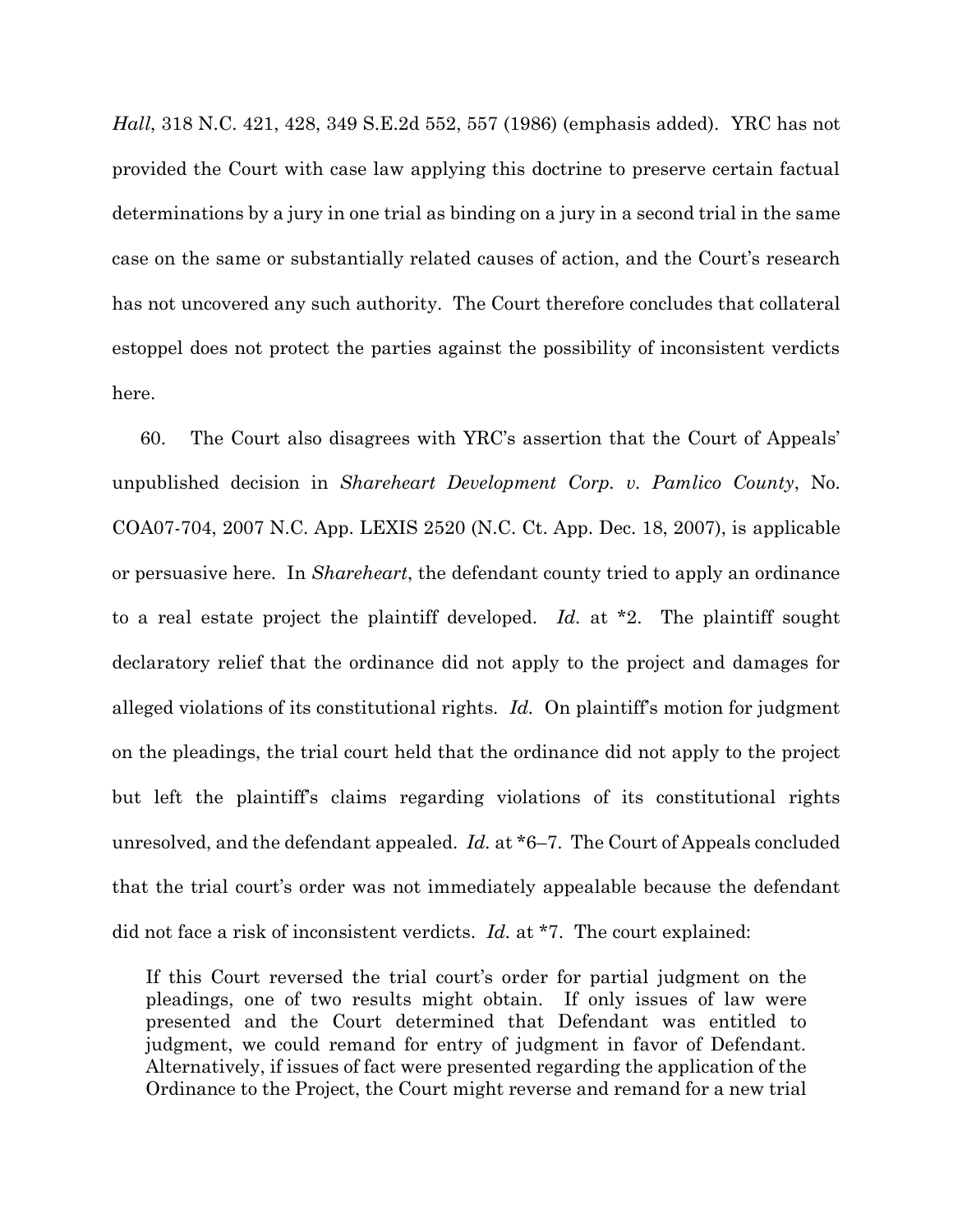wherein the jury would resolve the pertinent factual issues. In either event, the jury verdict in favor of Plaintiff would be vacated because of its reliance on the presumption that the Ordinance was inapplicable to the Project. This eliminates the possibility of two trials with inconsistent verdicts.

*Id.* at \*6–7.

61. The situation facing this Court is more complicated. Unlike in *Shareheart*, where the appeal in question would result either in an entry of judgment in favor of the appellant or a reversal, a vacated jury verdict, and a retrial, here more potential outcomes exist. As mentioned above, Vizant may succeed on its claim for breach of contract based on the account management fee recommendation. Following Vizant's success at trial, the Supreme Court of North Carolina may conclude that while this Court interpreted the PSA correctly and was correct in its statements of Kansas law, the issue of ACH Damages should have been submitted to the jury and Vizant should have been allowed to proceed on its claim for breach of contract based on the ACH Recommendation.

62. In this scenario, the appellant will have won its appeal, but unlike in *Shareheart*, Vizant will not be entitled to an immediate entry of judgment in its favor, and the jury verdict from the first trial will not be vacated because of an erroneous instruction on the law. The second trial on Vizant's ACH Recommendation and ACH Damages will require a second jury to examine many of the same issues of fact underlying the first jury verdict. Even assuming, as YRC argues, that the verdict from the first trial was binding upon the second jury on factual questions identical to both grounds for Vizant's claim—i.e., (i) the existence of a contract between the parties, (ii) sufficient consideration to support the contract, and (iii) Vizant's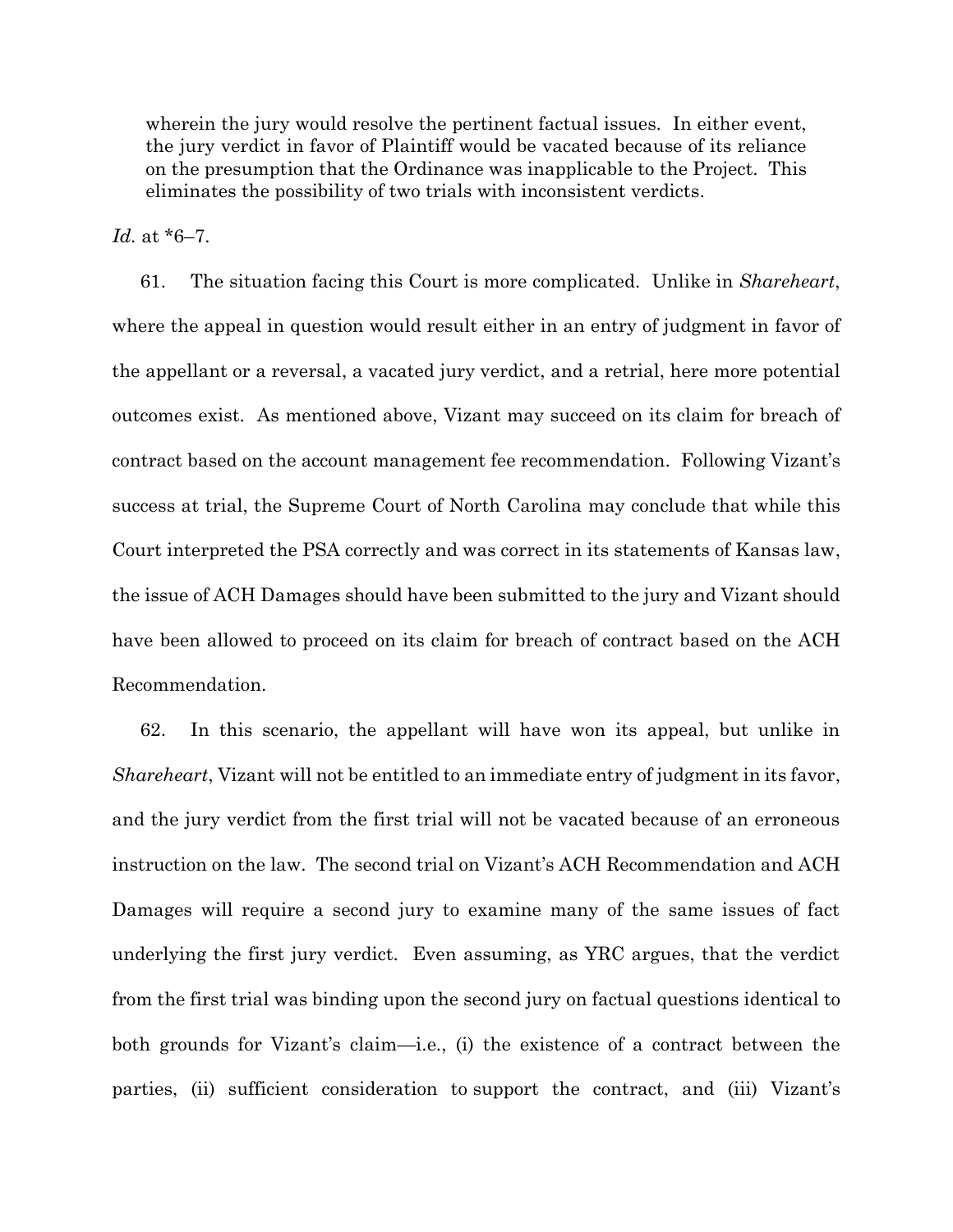performance or willingness to perform in compliance with the contract—the second jury would still have to determine whether YRC breached the PSA in connection with the ACH Recommendation and whether that breach damaged Vizant. To answer those questions, particularly breach, the second jury will again have to resolve ambiguities in the same provisions of the PSA to determine the nature of the parties' agreement and YRC's obligations under the agreement. The second jury may resolve those ambiguities differently than the previous jury. This possibility creates a risk of inconsistent verdicts.

63. In conclusion, though the potential for Vizant to be prejudiced by the denial of a stay in these proceedings is slight, and Vizant's chance of success on appeal appears slim, the unique characteristics of Vizant's breach of contract claim and the large number of unresolved and overlapping factual questions common to the multiple grounds on which Vizant asserts a breach of the PSA create the potential for inconsistent verdicts. Thus, the Court concludes that a substantial right is affected and that Vizant's appeal is proper. The Court will therefore stay the currently scheduled trial and all other proceedings in this action under N.C. Gen. Stat. § 1-294 pending resolution of Vizant's appeal of the Second Summary Judgment Order to the Supreme Court of North Carolina. 3

 $\overline{a}$ 

<sup>3</sup> YRC also argues that Vizant has no basis to move for a stay under N.C. Gen. Stat. § 1-294 because the issue Vizant seeks to appeal—the "causation" holding Vizant attributes to the Second Summary Judgment Order—was actually decided in the First Summary Judgment Order, from which Vizant did not notice an appeal. (YRC's Br. Opp'n Vizant's Mot. Stay 14.) Regardless, however, of whether Vizant has appealed the issue it intended to appeal, Vizant has filed a timely notice of appeal seeking review of the Second Summary Judgment Order. N.C. R. App. P. 3(c); (Pl.'s Notice Appeal 1). As noted above, the Second Summary Judgment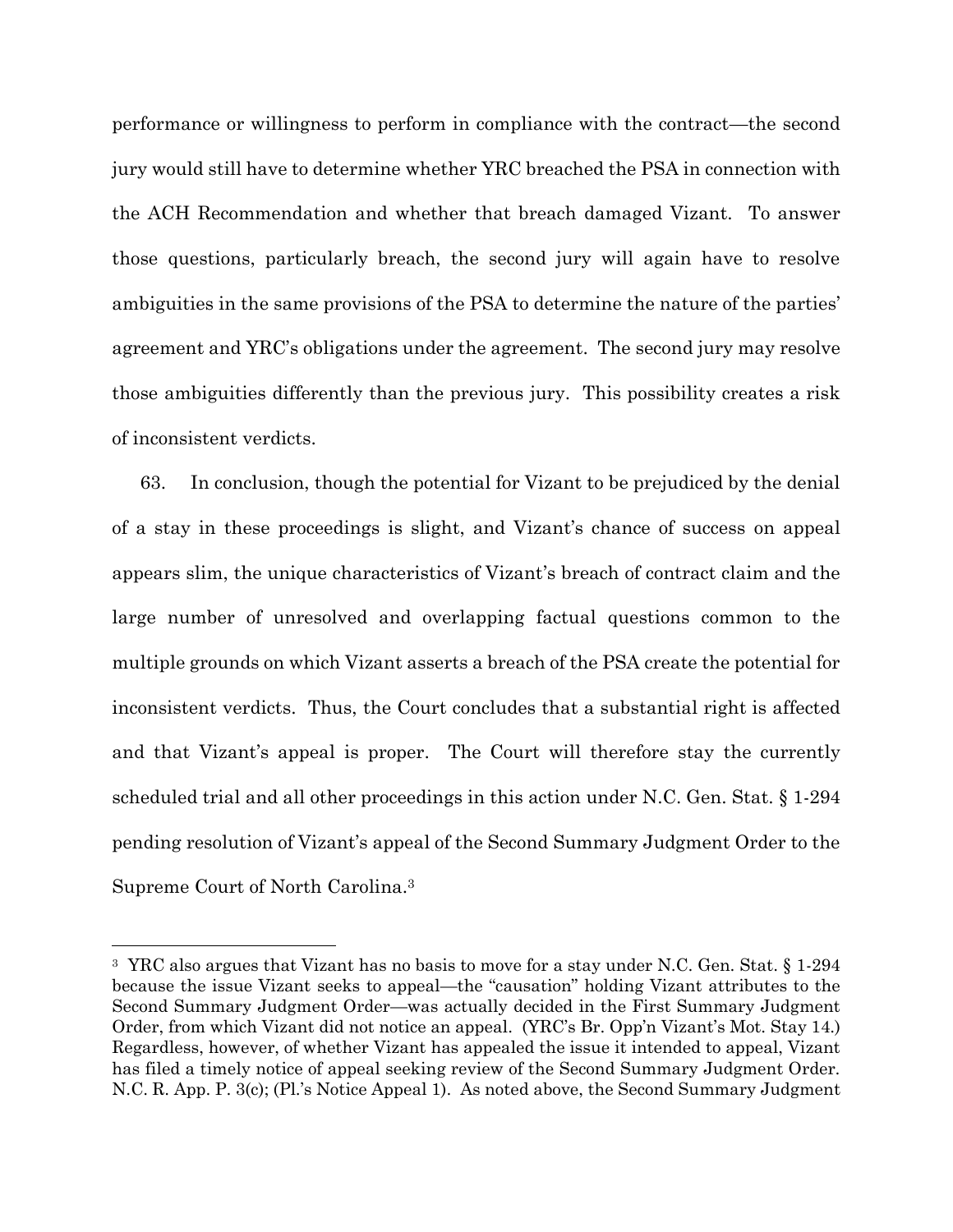### **CONCLUSION**

- 64. **WHEREFORE**, the Court hereby **ORDERS** as follows:
	- a. To the extent the Court retains jurisdiction to consider the issue, Vizant's Motion is **DENIED** as to Vizant's request for a discretionary stay under Appellate Rule 8.
	- b. To the extent Vizant's Motion seeks a stay pursuant to N.C. Gen. Stat. § 1-294, Vizant's Motion is **GRANTED**. All proceedings in this action are hereby stayed under N.C. Gen. Stat. § 1-294 until further order of the Court pending resolution of Vizant's appeal of the Second Summary Judgment Order to the Supreme Court of North Carolina.<sup>4</sup> Vizant shall notify the Court, by e-mail to the Court's law clerk, of the disposition of Vizant's appeal within three business days after Vizant receives notice of the disposition of that appeal.

 $\overline{a}$ 

Order precluded Vizant from recovering actual damages related to its ACH Recommendation and, under Kansas law, effected a dismissal of Vizant's breach of contract claim to the extent the claim was based on Vizant's ACH Recommendation. Vizant's appeal has conferred jurisdiction on the Supreme Court of North Carolina to review the Second Summary Judgment Order, N.C. Gen. Stat. § 7A-27(a)(3); *Johnson v. Rowland Motor Co.*, 168 N.C. App. 237, 238, 606 S.E.2d 711, 711 (2005), and, for the reasons stated herein, proceeding with this case while Vizant's appeal is pending creates a risk of inconsistent verdicts and thus affects a substantial right.

<sup>4</sup> The Court will not proceed with the hearing and determination of the parties' currently pending motions *in limine* until the Court lifts the stay ordered hereunder.